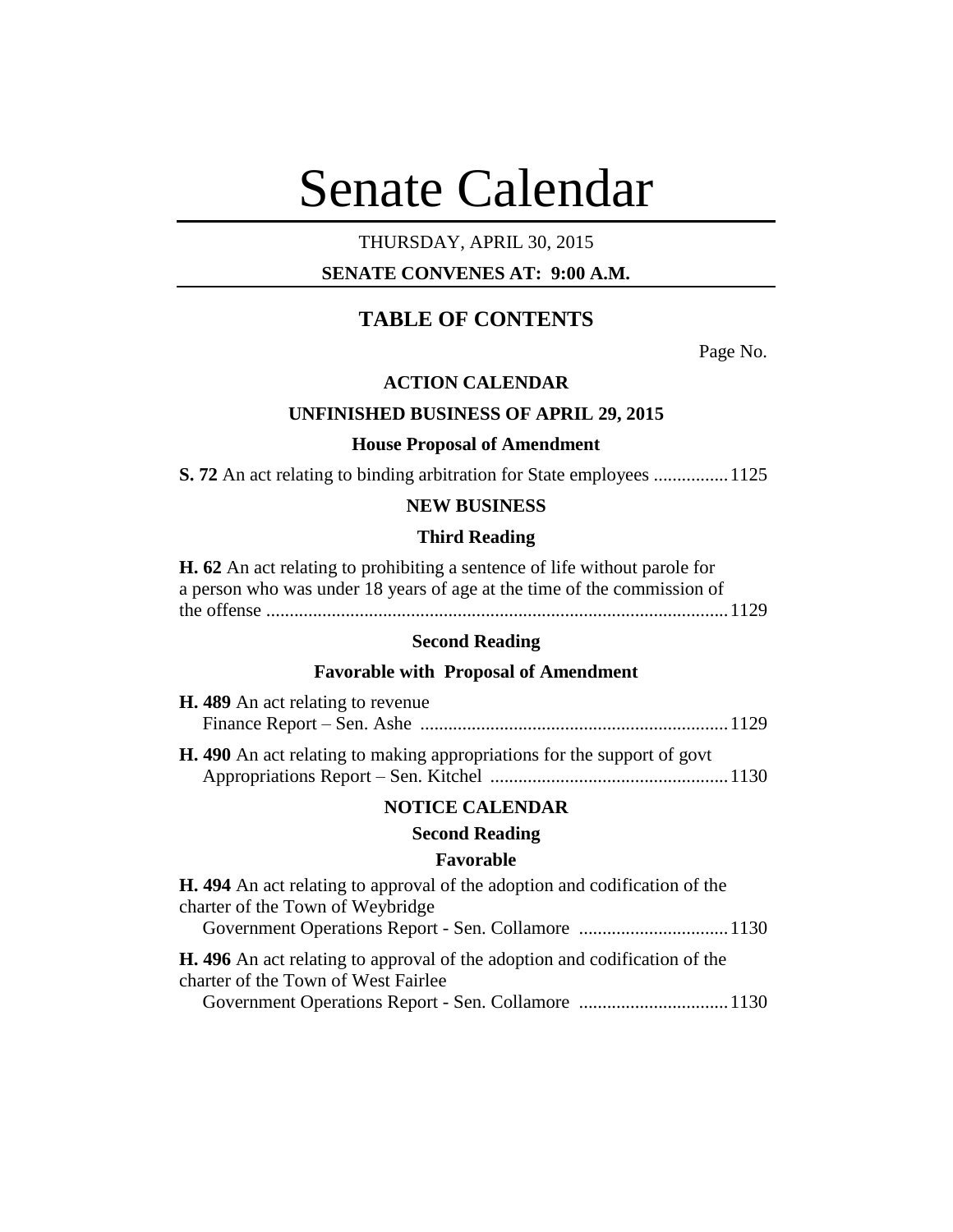| <b>H.</b> 499 An act relating to approval of the adoption and codification of the<br>charter of the Town of Salisbury |
|-----------------------------------------------------------------------------------------------------------------------|
| <b>Favorable with Proposal of Amendment</b>                                                                           |
| <b>H.</b> 477 An act relating to miscellaneous amendments to election law                                             |
| <b>H.</b> 492 An act relating to capital construction and State bonding                                               |
| <b>ORDERED TO LIE</b>                                                                                                 |
| <b>S. 137</b> An act relating to penalties for selling and dispensing marijuana 1158                                  |
| <b>CONCURRENT RESOLUTIONS FOR NOTICE</b>                                                                              |

## **H.C.R. 140-148** (For text of Resolutions, see Addendum to House Calendar for April 29, 2015).......................................................................................1158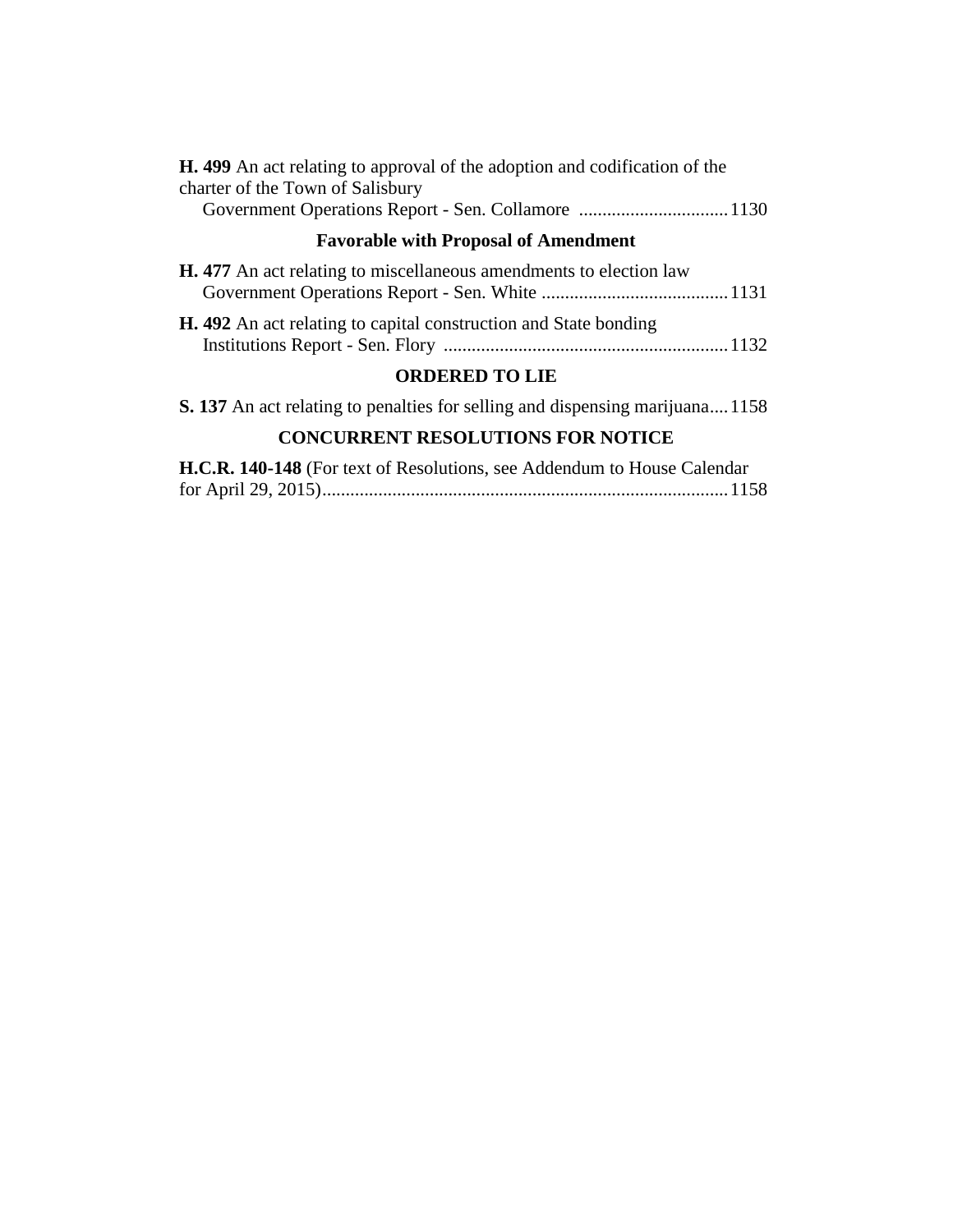#### **ORDERS OF THE DAY**

#### **ACTION CALENDAR**

#### **UNFINISHED BUSINESS OF WEDNESDAY, APRIL 29, 2015**

#### **House Proposal of Amendment**

## **S. 72.**

An act relating to binding arbitration for State employees.

The House proposes to the Senate to amend the bill by striking out all after the enacting clause and inserting in lieu thereof the following:

Sec. 1. 3 V.S.A. § 926 is amended to read:

§ 926. GRIEVANCES

(a) The board Board shall hear and make a final determination on the grievances of all employees who are eligible to appeal grievances to the board Board. Grievance hearings at the board Board level shall be conducted in accordance with the rules and regulations promulgated adopted by the board Board. The right to institute grievance proceedings extends to individual employees, groups of employees, and collective bargaining units.

(b) A collective bargaining agreement may provide for binding arbitration as a final step of a grievance procedure, rather than a hearing by the Board. An agreement that includes a binding arbitration provision shall also include the procedure for selecting an arbitrator.

(c) If a collective bargaining agreement provides for binding arbitration as a final step of a grievance procedure, the agreement may also establish:

(1) procedural rules for conducting grievance arbitration proceedings;

(2) whether grievance arbitration proceedings will be confidential; and

(3) whether arbitrated grievance determinations will have precedential value.

(d) An arbitrator chosen or appointed under this section shall have no authority to add to, subtract from, or modify the collective bargaining agreement.

(e) Any collective bargaining agreement that contains a binding arbitration provision pursuant to this section shall include an acknowledgement of arbitration that provides substantially the following:

## ACKNOWLEDGEMENT OF ARBITRATION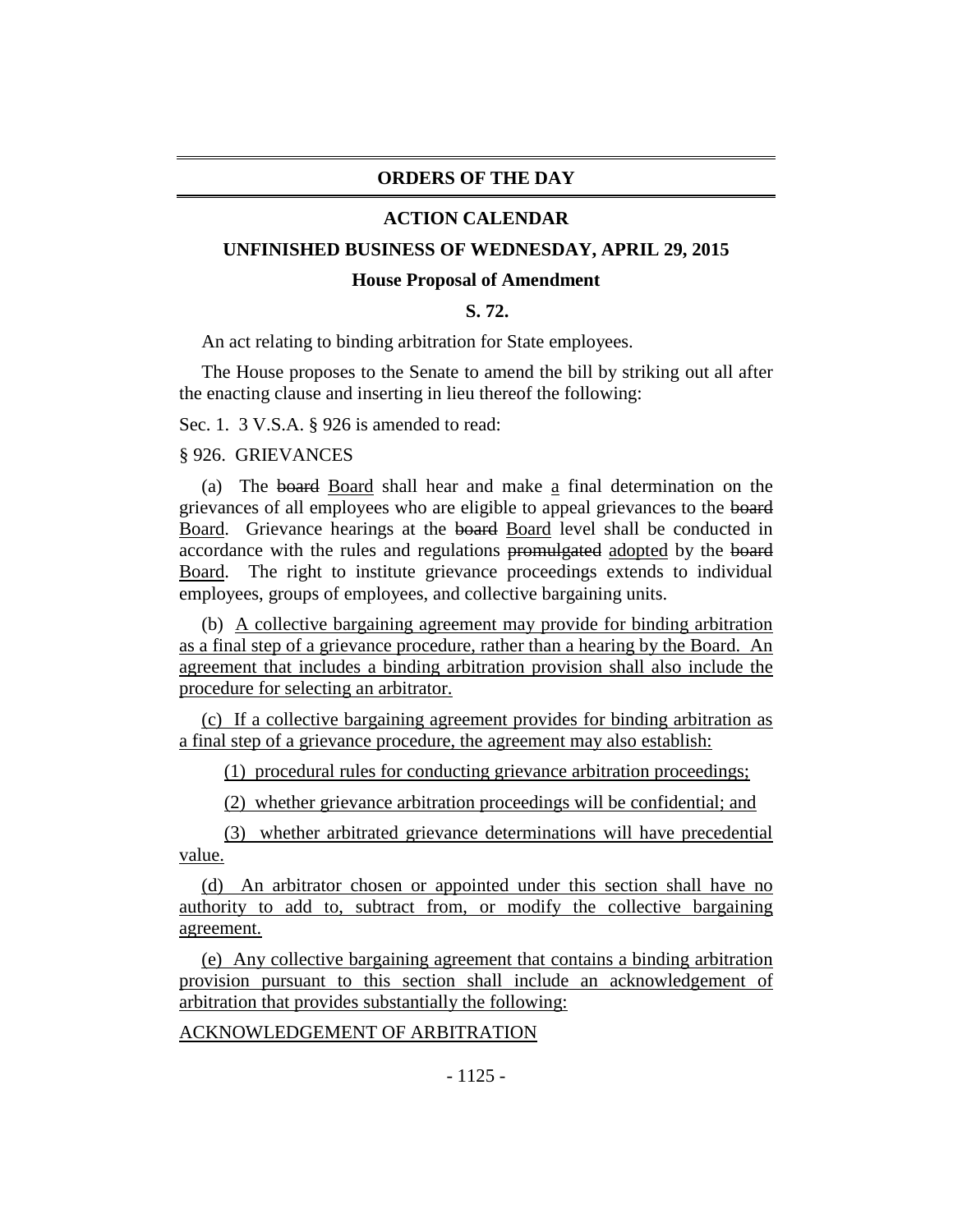(The parties) understand that this agreement contains a provision for binding arbitration as a final step of the grievance process. After the effective date of this agreement, no grievance, submitted to binding arbitration, may be brought to the Vermont Labor Relations Board. An employee who has declined representation by the employee organization or whom the employee organization has declined to represent or is unable to represent, shall be entitled, either by representing himself or herself or with the assistance of independent legal counsel, to appeal his or her grievance to the Vermont Labor Relations Board as the final step of the grievance process in accordance with the rules and regulations adopted by the Board.

(f) This section shall not apply to labor interest arbitration, which as used in this chapter means the method of concluding labor negotiations by means of a disinterested person to determine the terms of a labor agreement.

(g) A party may apply to the arbitrator for a modification of an award if the application is made within 30 days after delivery of a copy of the award to the applicant. An arbitrator may modify an award only if the arbitrator finds any one of the following:

(1) There was an evident miscalculation of figures or an evident mistake in the description of any person, thing, or property referred to in the award.

(2) The award was based on a matter not submitted to the arbitrator, and the award may be corrected without affecting the merits of the decision on the issues submitted.

(3) The award was imperfect in form and the award may be corrected without affecting the merits of the controversy.

(h) A party may apply to the Civil Division of the Superior Court for review of the award provided the application is made within 30 days after delivery of a copy of the award to the applicant or, in the case of a claim of corruption, fraud, or other undue means, the application is made within 30 days after those grounds are known or should have been known. The Civil Division of the Superior Court shall vacate an arbitration award based on any of the following:

(1) The award was procured by corruption, fraud, or other undue means.

(2) There was partiality or prejudicial misconduct by the arbitrator.

(3) The arbitrator exceeded his or her power or rendered an award requiring a person to commit an act or engage in conduct prohibited by law.

(i) The board Board shall hear and make a final determination on the grievances of all retired individual employees of the University of Vermont, groups of such retired individuals, and retired collective bargaining unit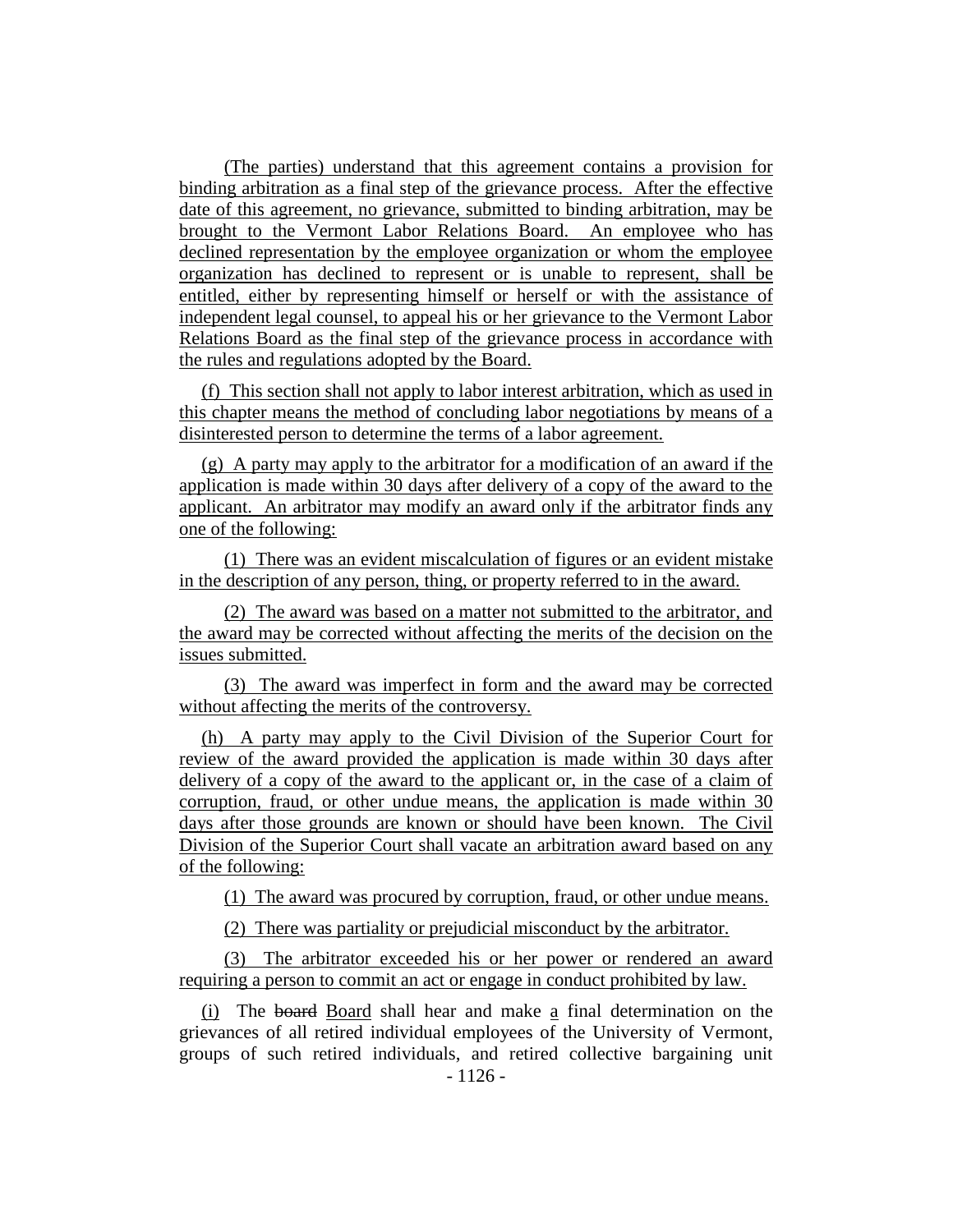members of the University of Vermont. Grievances shall be limited to those relating to compensation and benefits that were accrued during active employment but are received after retirement. For the purposes of As used in this subsection, "grievance" means an allegation of a violation of a collective bargaining agreement, employee handbook provision, early retirement plan, individual separation agreement or other documented agreement, or rule or regulation of the University of Vermont.

Sec. 2. 3 V.S.A. § 904 is amended as follows:

#### § 904. SUBJECTS FOR BARGAINING

(a) All matters relating to the relationship between the employer and employees shall be the subject of collective bargaining except those matters which are prescribed or controlled by statute. Such matters appropriate for collective bargaining to the extent they are not prescribed or controlled by statute include:

\* \* \*

(7) grievance procedures, including whether an appeal to the Vermont Labor Relations Board or binding arbitration, or both, will constitute the final step in a grievance procedure;

\* \* \*

Sec. 3. 3 V.S.A. § 928 is amended as follows:

§ 928. RULES AND REGULATIONS

\* \* \*

(b) Notwithstanding the provisions of subsection (a) of this section, rules and regulations adopted by the board Board as they relate to grievance appeals shall provide:

(1) All If a collective bargaining agreement provides that an appeal to the Board will constitute the final step in the grievance procedure, all employees and other persons authorized by this chapter shall have the right to appeal to the board Board in accordance with the rules and regulations of the board Board.

\* \* \*

Sec. 4. 3 V.S.A. § 941 is amended as follows:

## § 941. UNIT DETERMINATION, CERTIFICATION, AND REPRESENTATION

\* \* \*

- 1127 -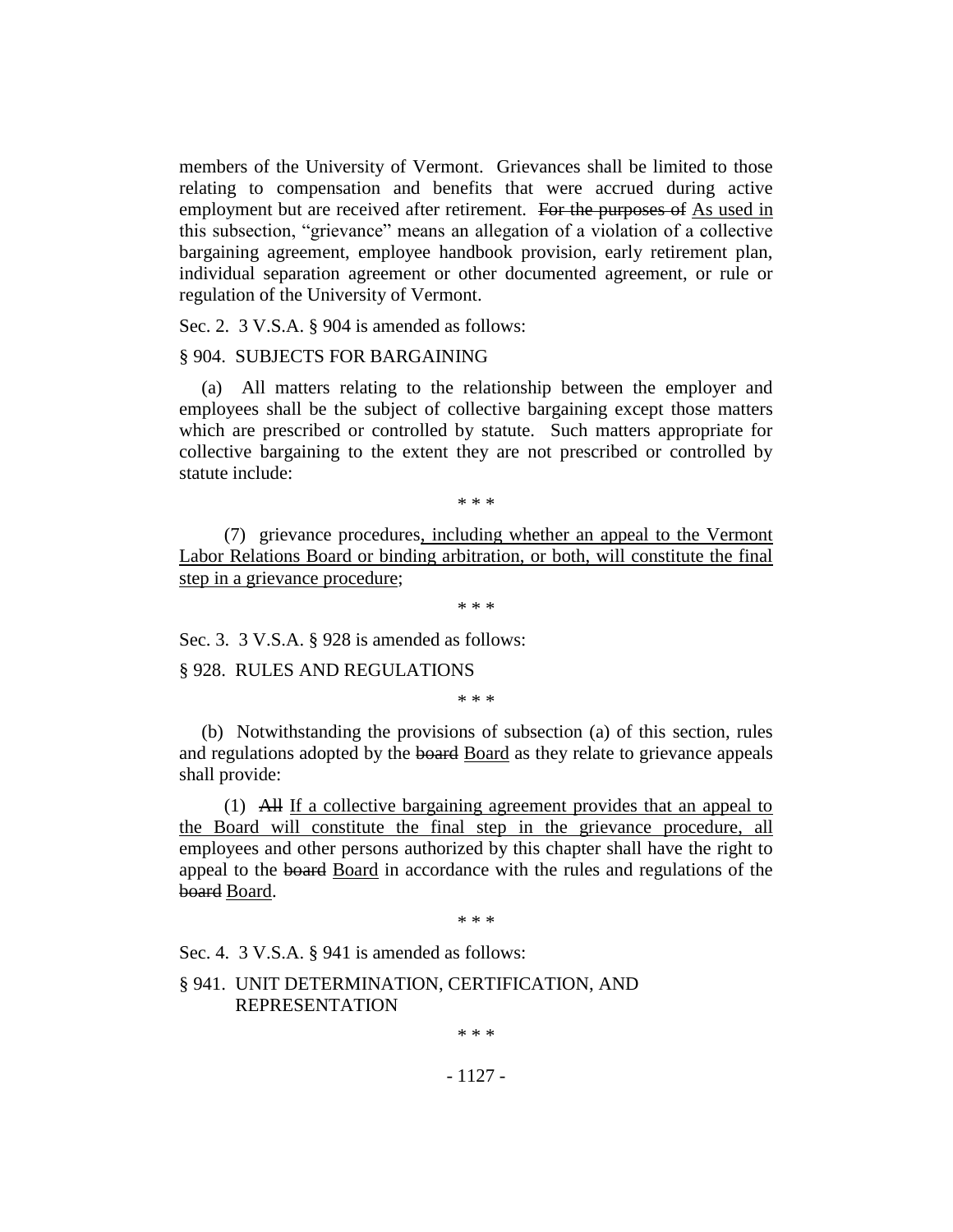(i) The Board, by rule, shall prescribe a uniform procedure for the resolution of employee grievances submitted through the collective bargaining machinery. The If the collective bargaining agreement does not provide that binding arbitration will be the final step of the negotiated grievance procedure pursuant to section 926 of this chapter, the final step of any the negotiated grievance procedure, if required, shall be  $\underline{a}$  hearing and final determination by the Board. Grievance hearings conducted by the Board shall be informal and not subject to the rules of pleading procedure, and evidence of the courts of the State. Any employee or group of employees included in a duly certified bargaining unit may be represented before the Board by their its bargaining representative's counsel or designated executive staff employees or by any individual the Board may permit at its discretion.

\* \* \*

Sec. 5. 3 V.S.A. § 975 is amended as follows:

§ 975. ENFORCEMENT AND PREEMPTION

\* \* \*

(b) A state State employee who files a claim of retaliation for protected activity with the Vermont labor relations board Labor Relations Board or through binding arbitration under a grievance procedure or similar process available to the employee may not bring such a claim in superior court Superior Court.

\* \* \*

Sec. 6. 3 V.S.A. § 1001 is amended as follows:

#### § 1001. GRIEVANCES; APPLICANTS AND EXCLUDED PERSONNEL

\* \* \*

(c) Any dispute concerning the amount of a collective bargaining service fee may be grieved as set forth in the collective bargaining agreement through either an appeal to the state labor relations board Vermont Labor Relations Board in accordance with the board's Board's rules concerning grievances, or through binding arbitration.

Sec. 7. 3 V.S.A. § 1002 is amended as follows:

#### § 1002. ENFORCEMENT

(a) Orders of the board Board or an arbitrator issued under this chapter may be enforced by any party or by the board Board by filing a petition with the Superior Court in Washington superior court County or the superior court Superior Court in the county in which the action before the board Board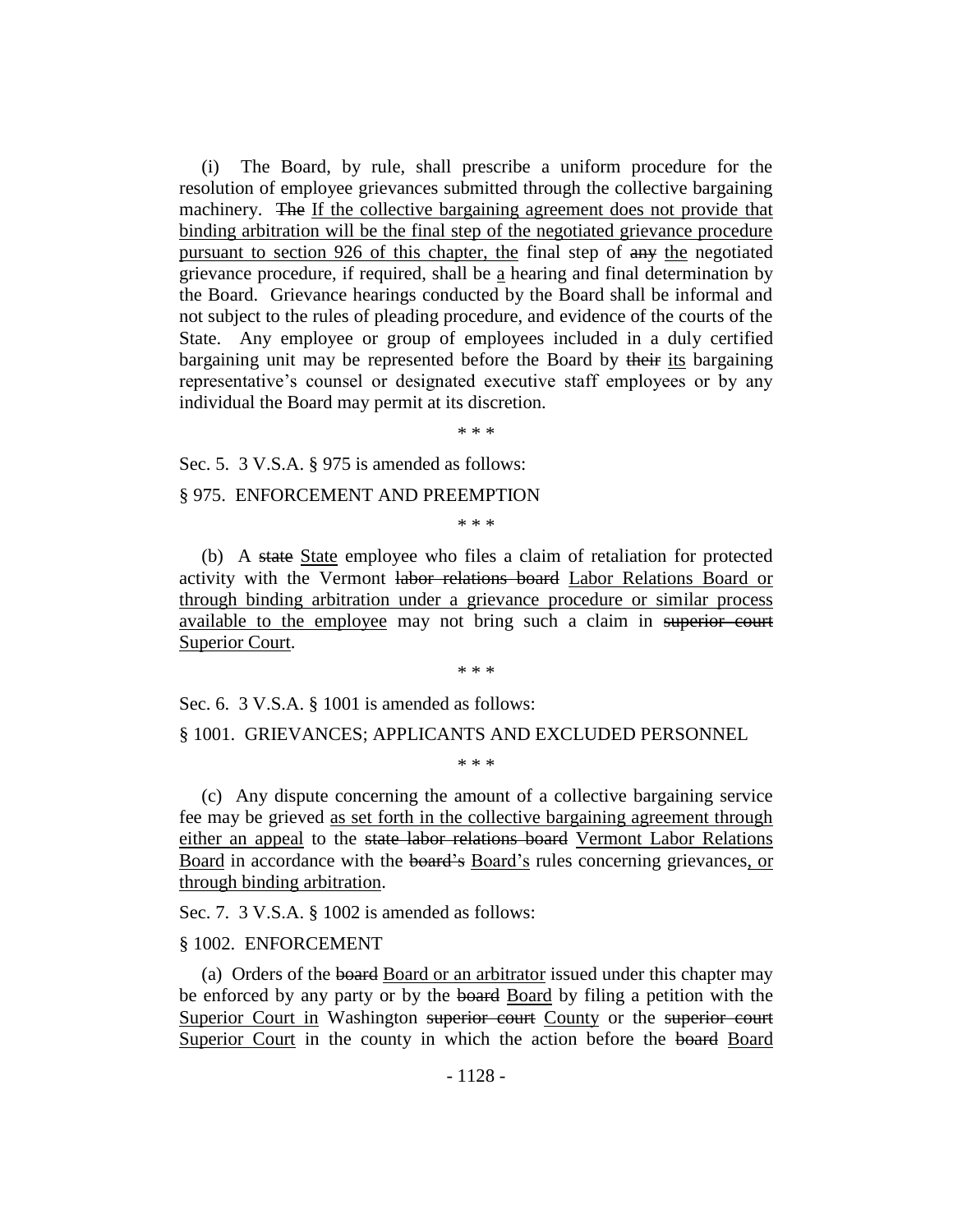originated. The petition shall be served on the adverse party as provided for service of process under the Vermont Rules of Civil Procedure. If, after hearing, the court Court determines that the board Board or arbitrator had jurisdiction over the matter and that a timely appeal was not filed, or that an appeal was timely filed and a stay of the board Board or arbitrator's order or any part of it was not granted, or that a board Board order was affirmed on appeal in pertinent part by the supreme court Supreme Court or that an arbitrator's order was affirmed on appeal in pertinent part by the Superior Court, the court Court shall incorporate the order of the board Board or arbitrator as a judgment of the court Court. There is no appeal from that judgment except that a judgment reversing a board decision by the Board or an arbitrator on jurisdiction may be appealed to the supreme court Supreme Court.

\* \* \*

#### Sec. 8. EFFECTIVE DATE

This act shall take effect on passage.

### **NEW BUSINESS**

#### **Third Reading**

#### **H. 62.**

An act relating to prohibiting a sentence of life without parole for a person who was under 18 years of age at the time of the commission of the offense.

#### **Second Reading**

#### **Favorable with Proposal of Amendment**

#### **H. 489.**

An act relating to revenue.

## **Reported favorably with recommendation of proposal of amendment by Senator Ashe for the Committee on Finance.**

For text of report of the Committee on Finance see Addendum to Senate Calendar for April 29, 2015.

(Committee vote: 6-1-0)

(No House amendments)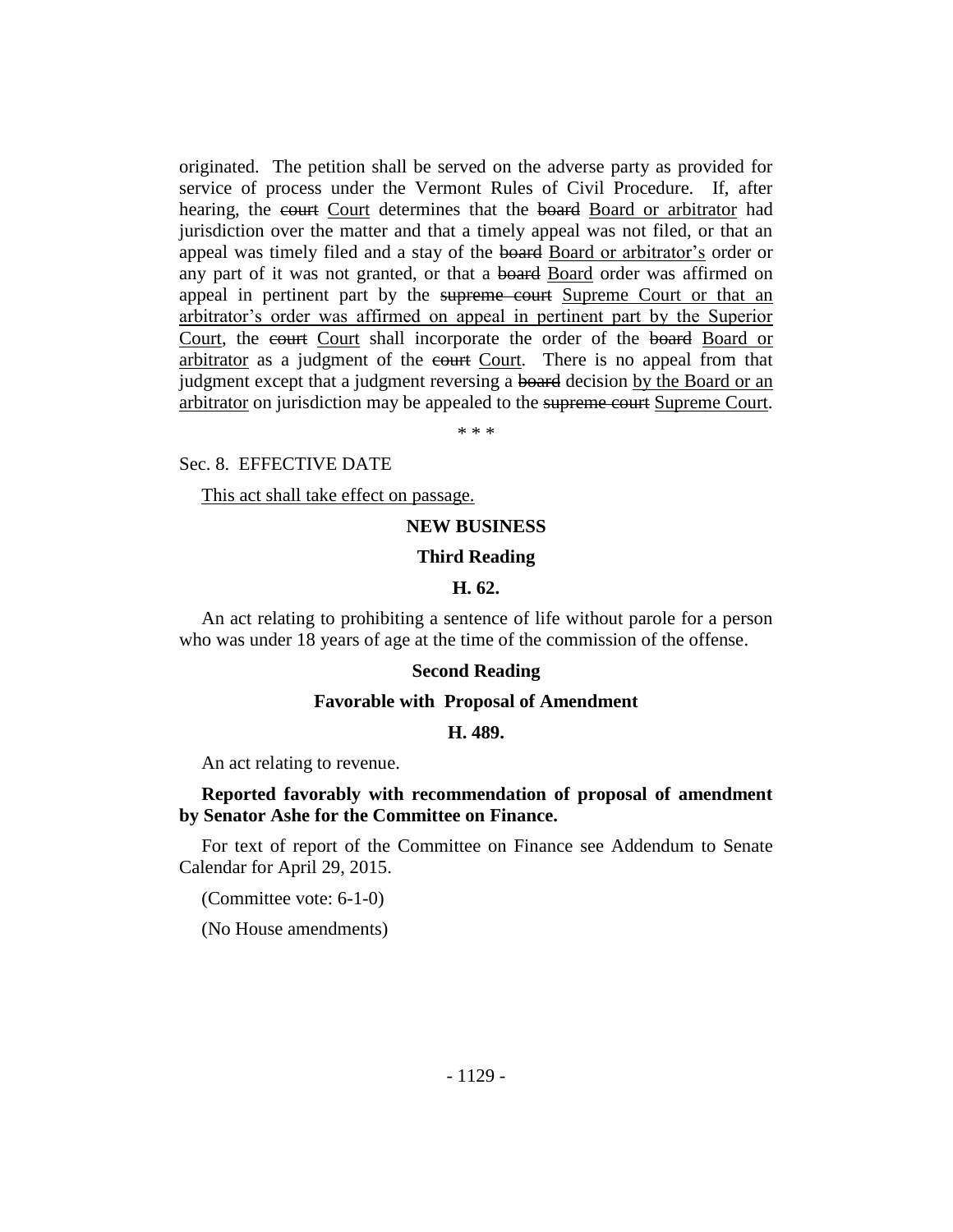#### **H. 490.**

An act relating to making appropriations for the support of government.

## **Reported favorably with recommendation of proposal of amendment by Senator Kitchel for the Committee on Appropriations.**

For the text of the report of the Committee on Appropriations, see Addendum to Senate Calendar for April 29, 2015.

(Committee vote: 7-0-0)

(For House amendments, see House Journal for March 27, 2015, page 677- 684)

## **NOTICE CALENDAR**

#### **Second Reading**

#### **Favorable**

#### **H. 494.**

An act relating to approval of the adoption and codification of the charter of the Town of Weybridge.

**Reported favorably by Senator Collamore for the Committee on Government Operations.**

(Committee vote: 5-0-0)

(No House amendments)

#### **H. 496.**

An act relating to approval of the adoption and codification of the charter of the Town of West Fairlee.

**Reported favorably by Senator Collamore for the Committee on Government Operations.**

(Committee vote: 5-0-0)

(No House amendments)

#### **H. 499.**

An act relating to approval of the adoption and codification of the charter of the Town of Salisbury.

**Reported favorably by Senator Collamore for the Committee on Government Operations.**

(Committee vote: 5-0-0)

(No House amendments)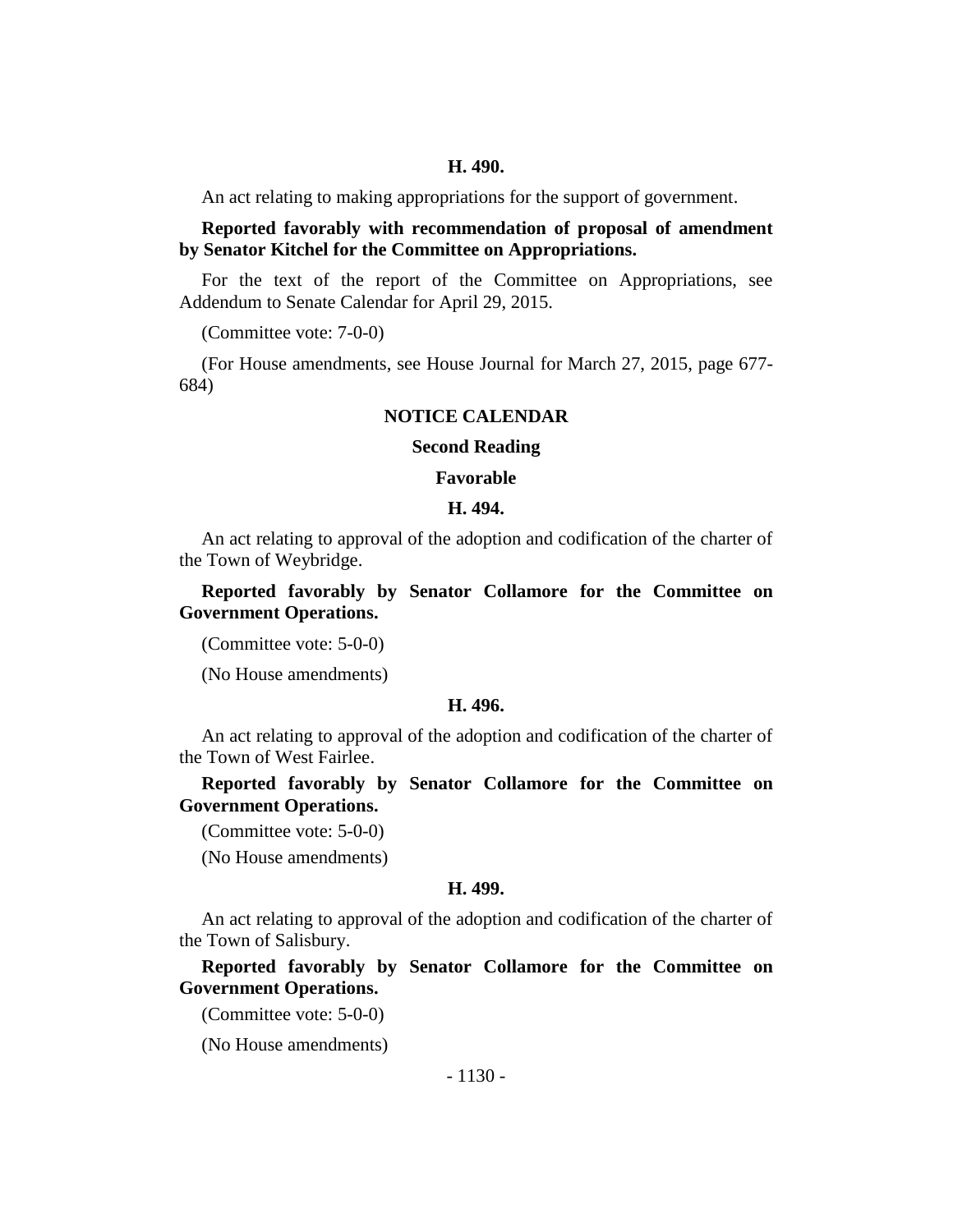#### **Favorable with Proposal of Amendment**

#### **H. 477.**

An act relating to miscellaneous amendments to election law.

## **Reported favorably with recommendation of proposal of amendment by Senator White for the Committee on Government Operations.**

The Committee recommends that the Senate propose to the House to amend the bill as follows:

First: By striking out Sec. 6 (17 V.S.A. § 2386 (time for filing statements)) in its entirety and inserting in lieu thereof a new Sec. 6 to read as follows:

Sec. 6. 17 V.S.A. § 2386 is amended to read:

#### § 2386. TIME FOR FILING STATEMENTS

(a) Statements pursuant to this subchapter, except for vacancies created by the death or withdrawal of a candidate after the In the case of the failure of a major political party to nominate a candidate by primary, a statement shall be filed as set forth in section 2356 of this title not later than 5:00 p.m. on the third day following the primary.

(b) In the case of the death or withdrawal of a candidate after the primary election, the party committee shall have seven days from the date of the death or withdrawal to nominate a candidate. In no event, shall a statement be filed later than 60 days prior to the election.

(c) In the case of a nomination by a minor political party, a statement shall be filed as set forth in section 2356 of this chapter.

(d) In the case of a nomination for the office of justice of the peace, a statement shall be filed as set forth in section 2413 of this chapter.

Second: By adding two new sections under the "Campaign Finance" reader assistance heading to be Secs. 29a and 29b to read as follows:

Sec. 29a. 17 V.S.A. § 2903 is amended to read:

§ 2903. PENALTIES

(a) A person who knowingly and intentionally violates a provision of subchapter 2, 3, or 4 of this chapter shall be fined not more than \$1,000.00 or imprisoned not more than six months, or both.

(b) A person who violates any provision of this chapter shall be subject to a civil penalty of up to \$10,000.00 for each violation and shall refund the unspent balance of Vermont campaign finance grants received under subchapter 5 of this chapter, if any, calculated as of the date of the violation to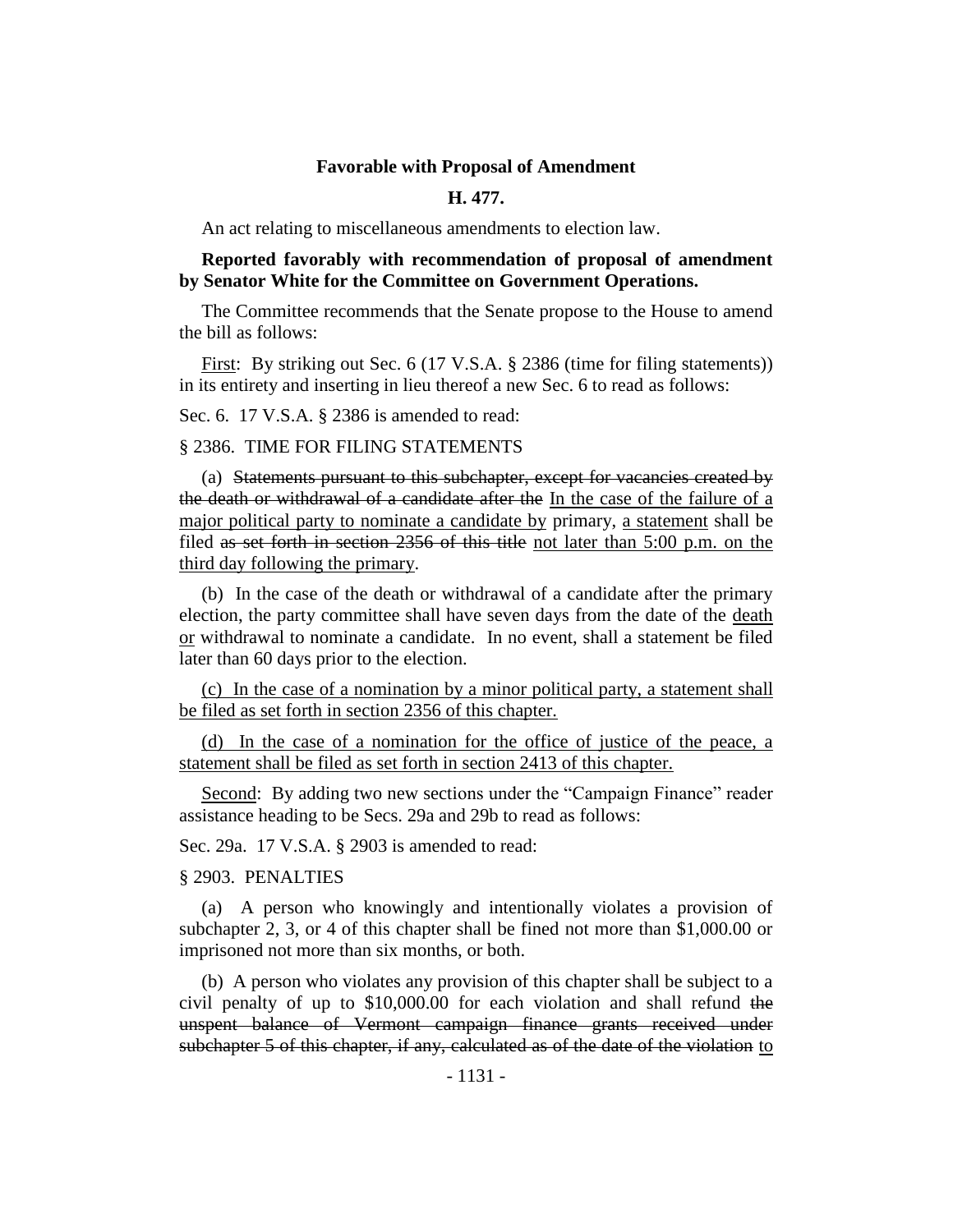the Secretary of State an amount equivalent to any contributions or expenditures that violate subdivision 2983(b)(1) of this chapter.

(c) In addition to the other penalties provided in this section, a State's Attorney or the Attorney General may institute any appropriate action, injunction, or other proceeding to prevent, restrain, correct, or abate any violation of this chapter.

Sec. 29b. APPLICABILITY OF SEC. 29a

It is the intent of the General Assembly that the provisions of 1 V.S.A. § 214(c) shall apply to Sec. 29a of this act.

(Committee vote: 5-0-0)

(For House amendments, see House Journal for March 18, 2015, page 437)

#### **H. 492.**

An act relating to capital construction and State bonding.

## **Reported favorably with recommendation of proposal of amendment by Senator Flory for the Committee on Institutions.**

The Committee recommends that the Senate propose to the House to amend the bill by striking out all after the enacting clause and inserting in lieu thereof the following:

\* \* \* Capital Appropriations \* \* \*

#### Sec. 1. LEGISLATIVE INTENT

(a) It is the intent of the General Assembly that of the \$157,207,752.00 authorized in this act, no more than \$80,068,449.00 shall be appropriated in the first year of the biennium, and the remainder shall be appropriated in the second year.

(b) It is the intent of the General Assembly that in the second year of the biennium, any amendments to the appropriations or authorities granted in this act shall take the form of a Capital Construction and State Bonding Adjustment Act. It is the intent of the General Assembly that unless otherwise indicated, all appropriations in this act are subject to capital budget adjustment.

## Sec. 2. STATE BUILDINGS

(a) The following sums are appropriated to the Department of Buildings and General Services, and the Commissioner is authorized to direct funds appropriated in this section to the projects contained in this section; however, no project shall be canceled unless the Chairs of the Senate Committee on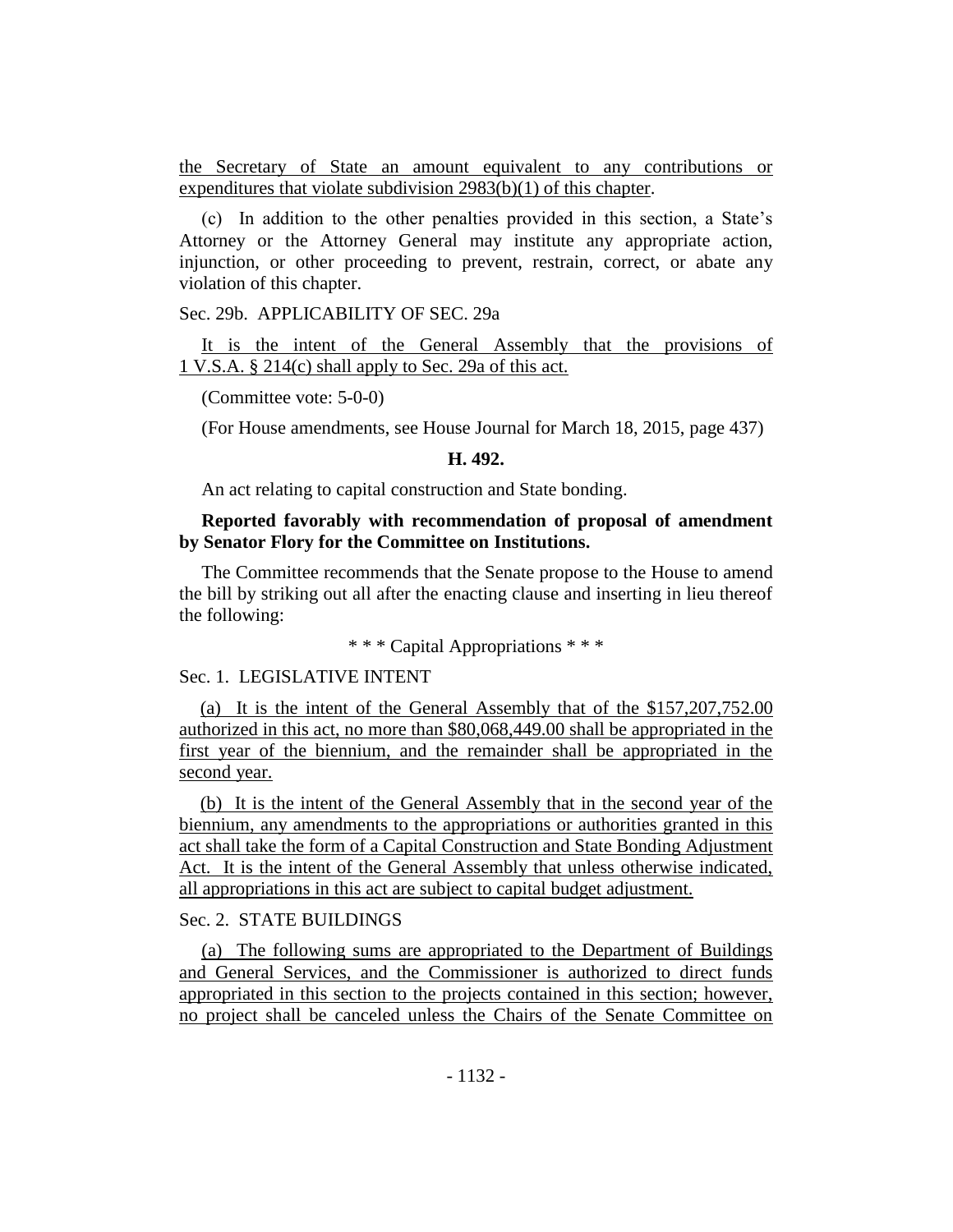|                                       |  |  | Institutions and the House Committee on Corrections and Institutions are |  |  |
|---------------------------------------|--|--|--------------------------------------------------------------------------|--|--|
| notified before that action is taken. |  |  |                                                                          |  |  |

| (b) The following sums are appropriated in FY 2016:                                                                                                                                                       |                |
|-----------------------------------------------------------------------------------------------------------------------------------------------------------------------------------------------------------|----------------|
| (1) Statewide, asbestos:                                                                                                                                                                                  | \$50,000.00    |
| (2) Statewide, building reuse and planning:                                                                                                                                                               | \$75,000.00    |
| (3) Statewide, contingency:                                                                                                                                                                               | \$100,000.00   |
| (4) Statewide, elevator repairs and replacement:                                                                                                                                                          | \$100,000.00   |
| (5) Statewide, major maintenance:                                                                                                                                                                         | \$8,210,287.00 |
| (6) Statewide, BGS engineering and architectural project costs:                                                                                                                                           |                |
|                                                                                                                                                                                                           | \$3,567,791.00 |
| (7) Statewide, physical security enhancements:                                                                                                                                                            | \$200,000.00   |
| (8) Burlington, 32 Cherry Street, HVAC controls upgrades:                                                                                                                                                 |                |
|                                                                                                                                                                                                           | \$150,000.00   |
| (9) Burlington, 108 Cherry Street, garage and structural audit:                                                                                                                                           |                |
|                                                                                                                                                                                                           | \$50,000.00    |
| Montpelier, 120 State Street, life safety and infrastructure<br>(10)                                                                                                                                      |                |
| improvements:                                                                                                                                                                                             |                |
|                                                                                                                                                                                                           | \$300,000.00   |
| (11) Montpelier, Department of Labor, parking lot expansion:                                                                                                                                              |                |
|                                                                                                                                                                                                           | \$450,000.00   |
| (12) Middlesex, State Archives, renovations:                                                                                                                                                              | \$660,000.00   |
| (13) Newport, Northern State Correctional Facility, maintenance shop:                                                                                                                                     | \$450,000.00   |
| (14) Randolph, Agency of Agriculture, Food and Markets and Agency<br>Resources, collaborative laboratory, finalizing design and<br>Natural<br>of<br>construction documents, bid proposal, and permitting: | \$2,500,000.00 |
| (15) Southern State Correctional Facility, construction of Phase I of<br>the steamline replacement, design and cost estimation for Phase II:                                                              | \$1,200,000.00 |
| (16) Southern State Correctional Facility, copper waterline replacement<br>and project-related costs:                                                                                                     | \$1,829,086.00 |
| (17) St. Johnsbury, Caledonia Courthouse, stabilize foundation:                                                                                                                                           |                |

\$1,700,000.00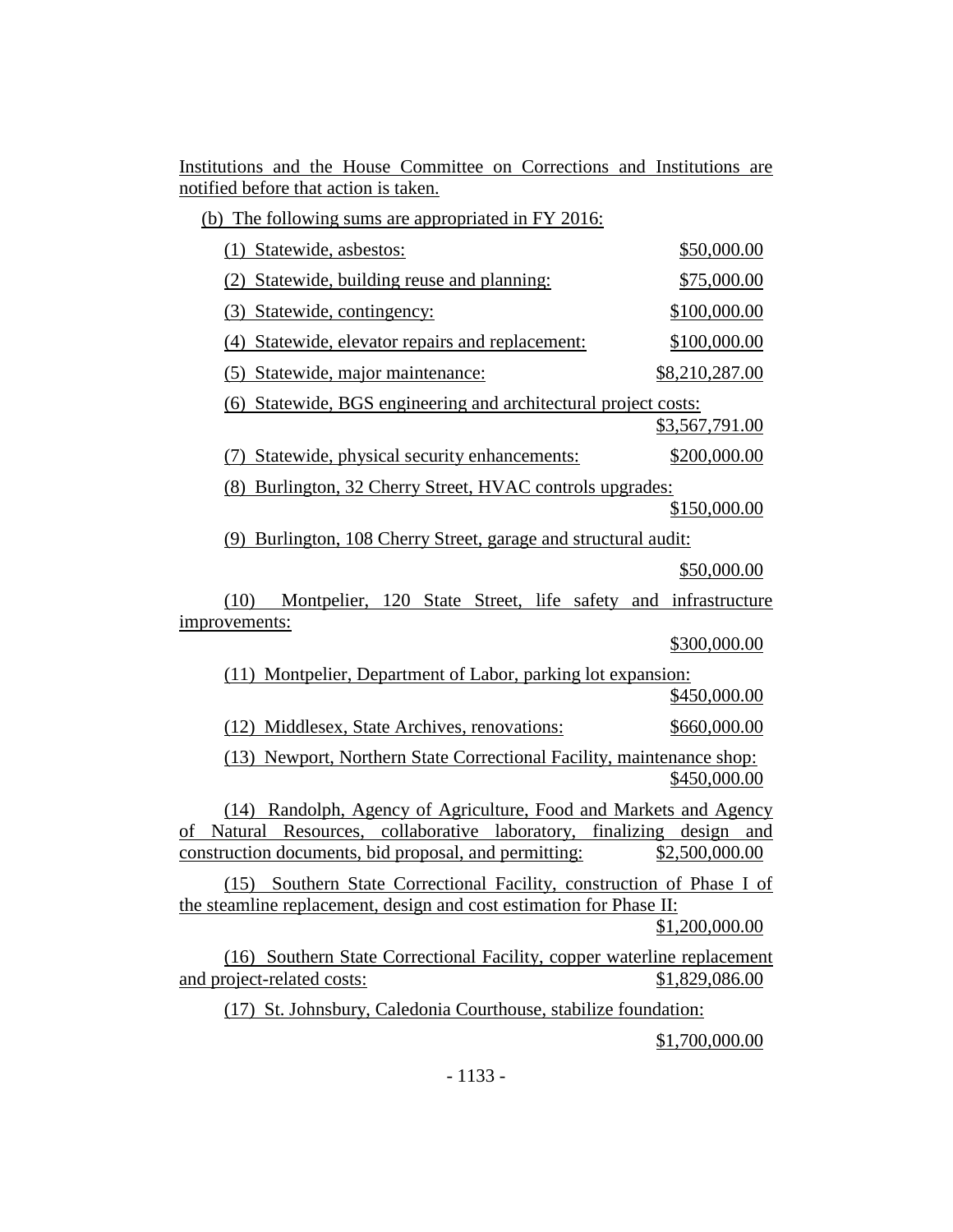(18) Pittsford, Training Center, electrical system upgrade:

(19) Waterbury State Office Complex, complex restoration, and project-related costs:  $$19,151,826.00$ (20) White River Junction, Windsor Courthouse, design and planning for mechanical, electrical and plumbing, security and energy upgrades: \$300,000.00 (21) Colchester, Woodside Juvenile Rehabilitation Center, project design and planning, and begin repairs and improvements: \$200,000.00 (c) The following sums are appropriated in FY 2017: (1) Statewide, asbestos: \$50,000.00 (2) Statewide, building reuse and planning: \$75,000.00 (3) Statewide, contingency: \$100,000.00 (4) Statewide, elevator repairs and replacement: \$100,000.00 (5) Statewide, major maintenance: \$8,000,000.00 (6) Statewide, BGS engineering and architectural project costs: \$3,677,448.00 (7) Statewide, physical security enhancements: \$200,000.00 (8) Montpelier, 115 State Street, State House lawn, access improvements and water intrusion: \$300,000.00 (9) Montpelier, 120 State Street, life safety and infrastructure improvements: \$1,000,000.00 (10) Randolph, Agency of Agriculture, Food and Markets and Agency of Natural Resources, collaborative laboratory, site construction: \$16,931,385.00 (11) Southern State Correctional Facility, copper waterline replacement: \$1,100,000.00 (12) Pittsford, Training Center, electrical system upgrade: \$500,000.00 (13) Statewide, strategic building realignments: \$300,000.00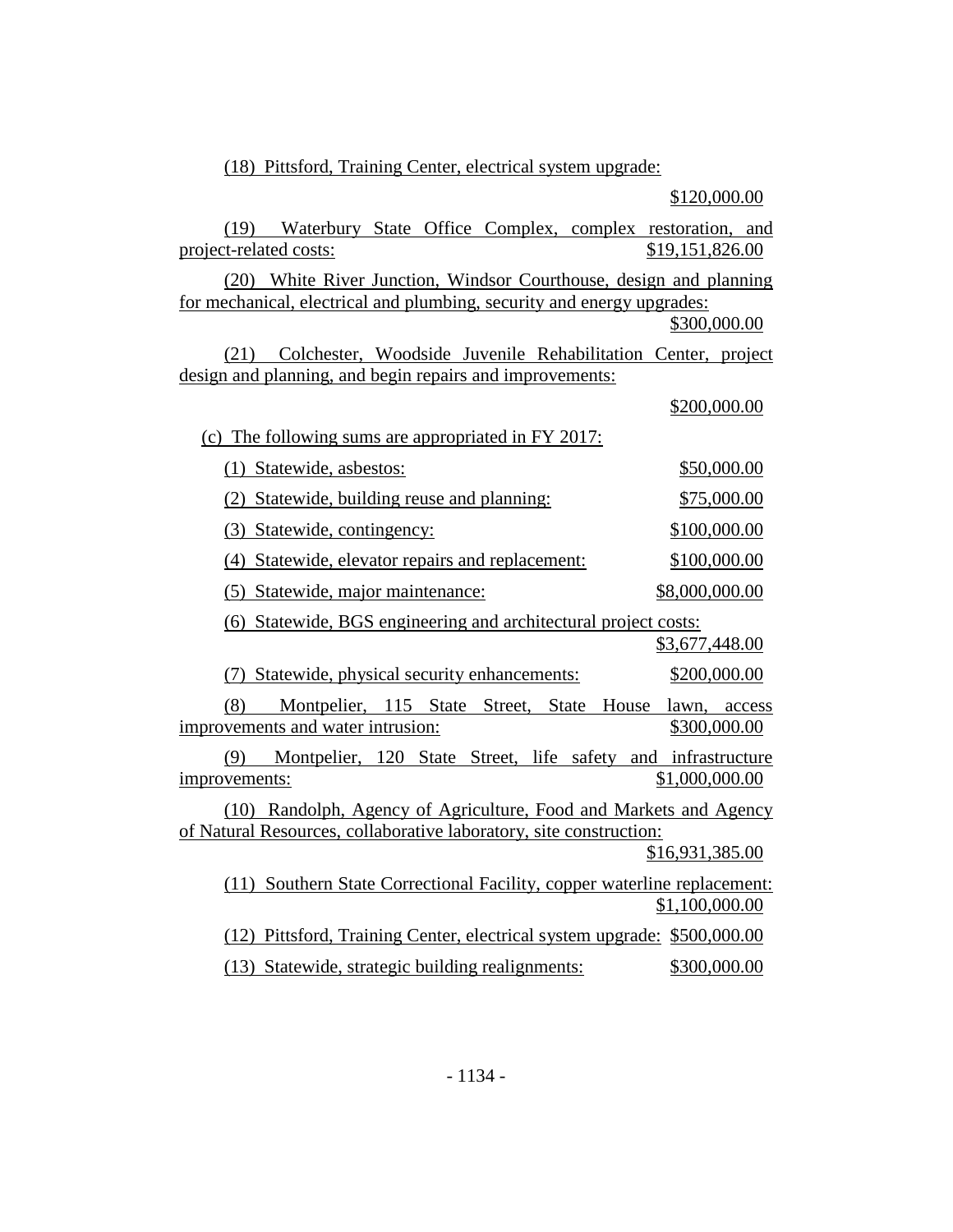(d) Any funds remaining from the amount appropriated in subdivision (b)(19) for restoration and projected-related costs at the Waterbury State Office Complex shall be directed toward the beginning phases of design and fit up of the Weeks and Hanks buildings.

| Appropriation – FY 2016         | \$41,363,990.00 |
|---------------------------------|-----------------|
| $Approxination - FY 2017$       | \$32,333,833.00 |
| Total Appropriation – Section 2 | \$73,697,823.00 |

Sec. 3. ADMINISTRATION

(a) The following sums are appropriated to the Department of Taxes for the Vermont Center for Geographic Information for an ongoing project to update statewide quadrangle maps through digital orthophotographic quadrangle mapping:

(1) \$125,000.00 is appropriated in FY 2016.

(2) \$125,000.00 is appropriated in FY 2017.

(b) The following sums are appropriated to the Department of Finance and Management for the ERP expansion project (Phase II):

(1) \$5,000,000.00 is appropriated in FY 2016.

(2) \$9,267,470.00 is appropriated in FY 2017.

(c) The sum of \$6,000,000.00 is appropriated in FY 2017 to the Agency of Human Services for the Health and Human Services Enterprise IT System.

| Appropriation – FY 2016         | \$5,125,000.00  |
|---------------------------------|-----------------|
| Appropriation – FY 2017         | \$15,392,470.00 |
| Total Appropriation – Section 3 | \$20,517,470.00 |

Sec. 4. HUMAN SERVICES

(a) The following sums are appropriated in FY 2016 to the Department of Buildings and General Services for the Agency of Human Services for the projects described in this subsection:

| (1) Corrections, perimeter intrusion: | \$100,000.00 |
|---------------------------------------|--------------|
| (2) Corrections, camera and systems:  | \$100,000.00 |

(3) Corrections, security upgrades and enhancements: \$100,000.00

(b) The following sums are appropriated in FY 2017 to the Department of Buildings and General Services for the Agency of Human Services for the projects described in this subsection: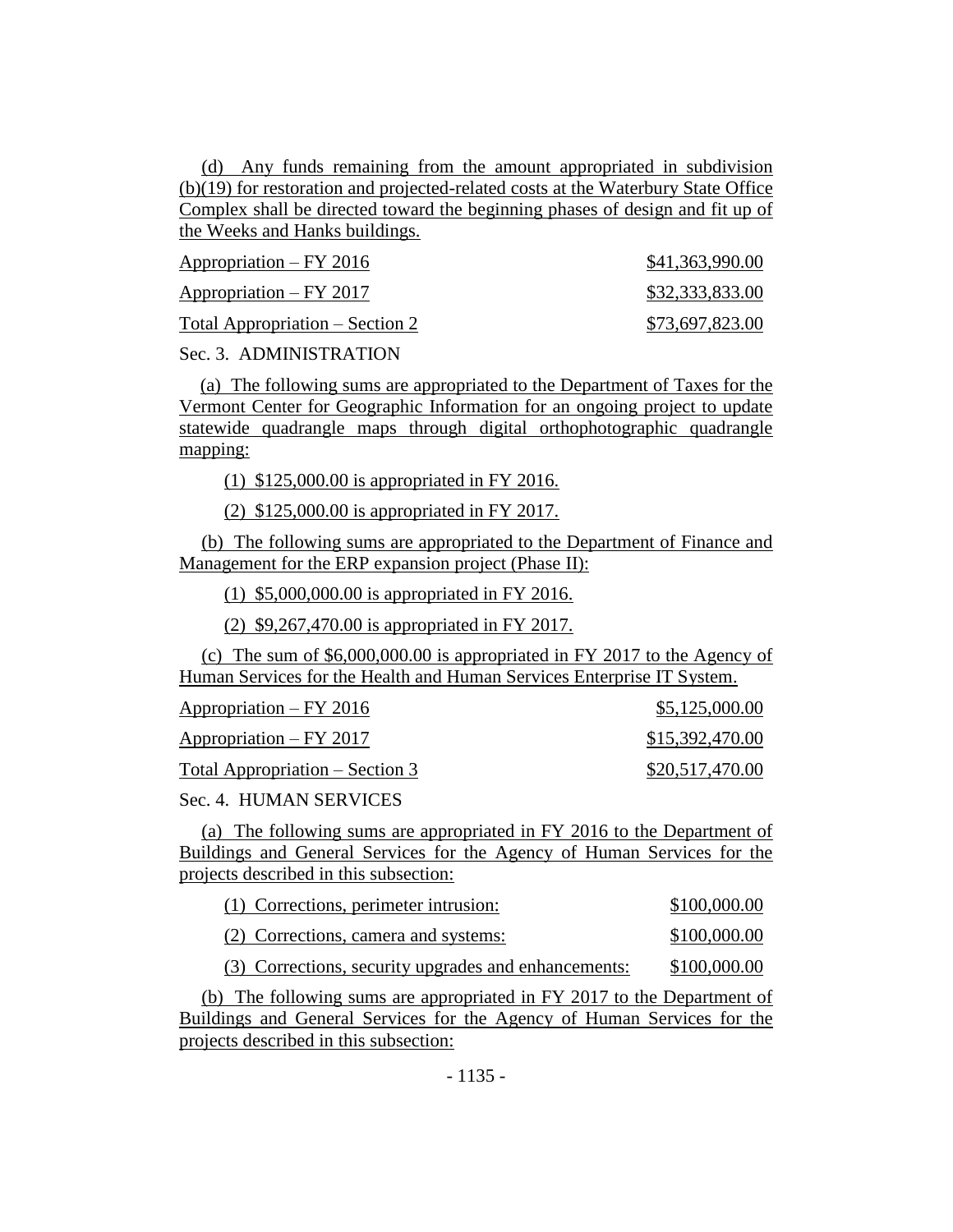| (1) Corrections, perimeter intrusion:                | \$100,000.00 |
|------------------------------------------------------|--------------|
| (2) Corrections, security upgrades and enhancements: | \$100,000.00 |
| Appropriation – FY 2016                              | \$300,000.00 |
| Appropriation – FY 2017                              | \$200,000.00 |
| Total Appropriation – Section 4                      | \$500,000.00 |

Sec. 5. JUDICIARY

(a) The sum of \$180,000.00 is appropriated in FY 2016 to the Department of Buildings and General Services for the Judiciary for ADA compliance at county courthouses.

(b) The following sums are appropriated in FY 2016 to the Judiciary:

|  | (1) Statewide court security systems and improvements: \$150,000.00 |  |
|--|---------------------------------------------------------------------|--|
|  |                                                                     |  |

(2) Judicial case management system: \$750,000.00

(c) The following sums are appropriated in FY 2017 to the Judiciary:

| (1) Statewide court security systems and improvements: | \$150,000.00   |
|--------------------------------------------------------|----------------|
| (2) Judicial case management system:                   | \$5,000,000.00 |
| Appropriation – FY 2016                                | \$1,080,000.00 |
| $Approxination - FY 2017$                              | \$150,000.00   |
| <u> Total Appropriation – Section 5</u>                | \$6,230,000.00 |

Sec. 6. COMMERCE AND COMMUNITY DEVELOPMENT

(a) The following sums are appropriated in FY 2016 to the Department of Buildings and General Services for the Agency of Commerce and Community Development for the following projects described in this subsection:

|  | (1) Major maintenance at historic sites statewide: |  | \$200,000.00 |
|--|----------------------------------------------------|--|--------------|
|  |                                                    |  |              |

(2) Bennington Monument, elevator, roof repairs: \$118,000.00

(b) The following sums are appropriated in FY 2016 to the Agency of Commerce and Community Development for the following projects described in this subsection:

| (1) Underwater preserves:                                   | \$30,000.00 |
|-------------------------------------------------------------|-------------|
| (2) Placement and replacement of roadside historic markers: |             |
|                                                             | \$15,000.00 |
| (3) Unmarked burial fund:                                   | \$30,000.00 |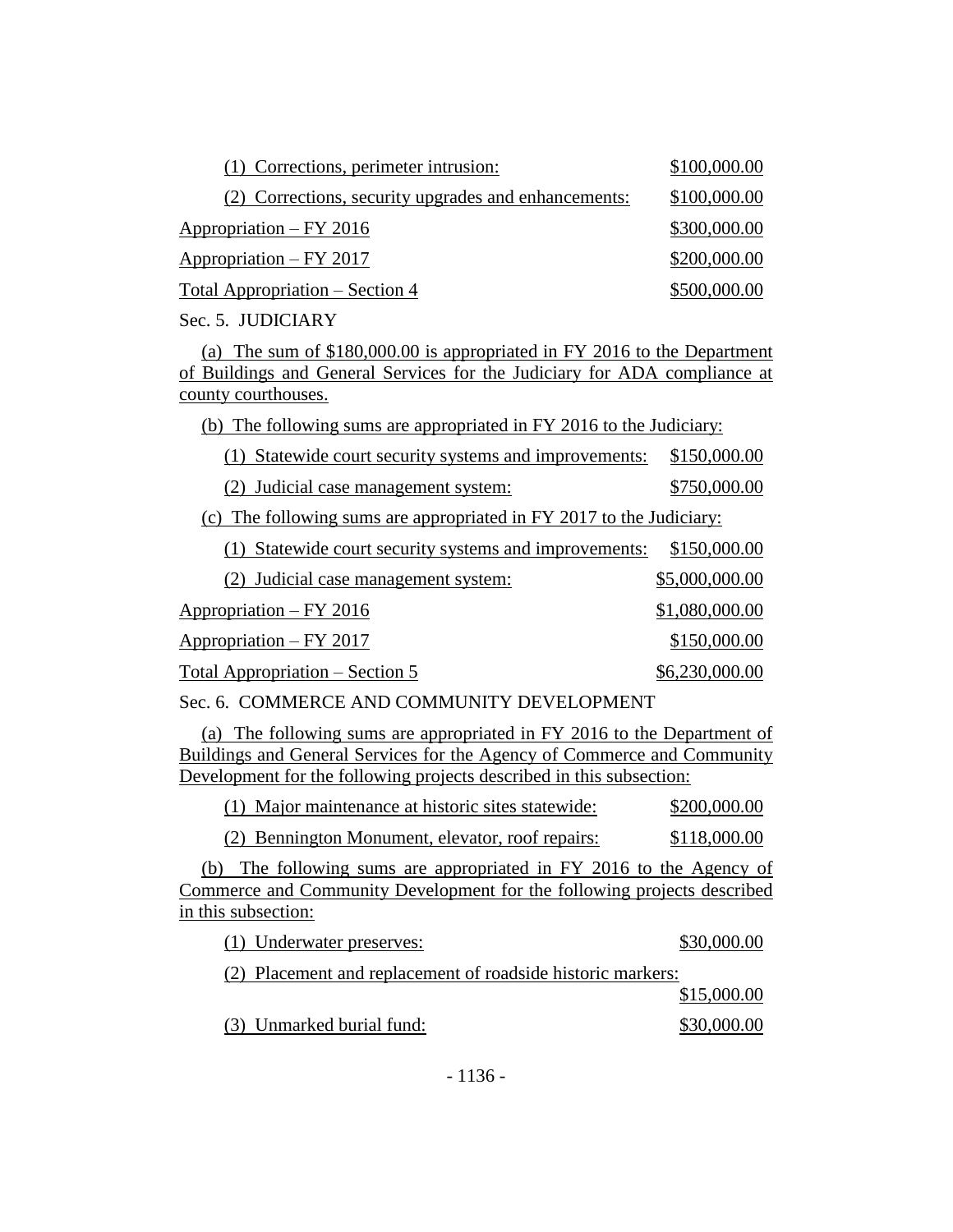(c) The following sums are appropriated in FY 2017 to the Department of Buildings and General Services for the Agency of Commerce and Community Development for the following projects described in this subsection:

| (1) Major maintenance at historic sites statewide: | \$200,000.00 |
|----------------------------------------------------|--------------|
|----------------------------------------------------|--------------|

(2) Bennington Monument, elevator, roof repairs: \$50,000.00

(d) The following sums are appropriated in FY 2017 to the Agency of Commerce and Community Development for the following projects described in this subsection:

(1) Underwater preserves: \$30,000.00

(2) Placement and replacement of roadside historic markers:  $\sigma$ <sub>15</sub>,000.00

|                                 | 0.000.000    |
|---------------------------------|--------------|
| $Approxation - FY 2016$         | \$393,000.00 |
| $Approxation - FY 2017$         | \$295,000.00 |
| Total Appropriation – Section 6 | \$688,000.00 |

Sec. 7. GRANT PROGRAMS

(a) The following sums are appropriated in FY 2016 for Building Communities Grants established in 24 V.S.A. chapter 137:

(1) To the Agency of Commerce and Community Development, Division for Historic Preservation, for the Historic Preservation Grant Program: \$225,000.00

(2) To the Agency of Commerce and Community Development, Division for Historic Preservation, for the Historic Barns Preservation Grant Program: \$225,000.00

(3) To the Vermont Council on the Arts for the Cultural Facilities Grant Program, the sum of which may be used to match funds that may be made available from the National Endowment for the Arts, provided that all capital funds are made available to the cultural facilities grant program: \$225,000.00

(4) To the Department of Buildings and General Services for the Recreational Facilities Grant Program:  $$225,000.00$ 

(5) To the Department of Buildings and General Services for the Regional Economic Development Grant Program: \$225,000.00

(b) The following sum is appropriated in FY 2016 to the Agency of Agriculture, Food and Markets for the Agricultural Fairs Capital Projects Competitive Grant Program: \$225,000.00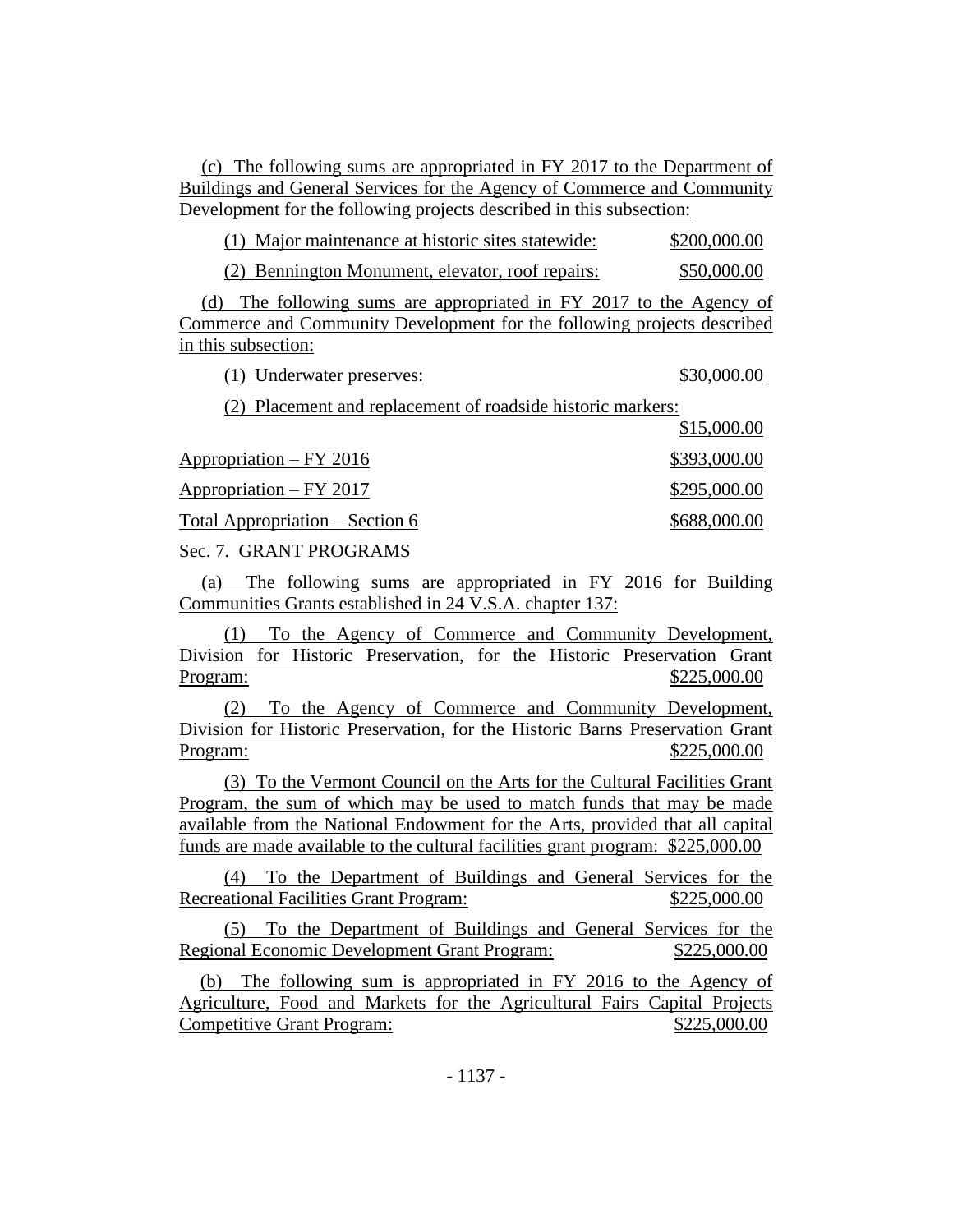(c) The following sums are appropriated in FY 2017 for Building Communities Grants established in 24 V.S.A. chapter 137:

(1) To the Agency of Commerce and Community Development, Division for Historic Preservation, for the Historic Preservation Grant Program: \$225,000.00

(2) To the Agency of Commerce and Community Development, Division for Historic Preservation, for the Historic Barns Preservation Grant Program: \$225,000.00

(3) To the Vermont Council on the Arts for the Cultural Facilities Grant Program, the sum of which may be used to match funds that may be made available from the National Endowment for the Arts, provided that all capital funds are made available to the cultural facilities grant program: \$225,000.00

(4) To the Department of Buildings and General Services for the Recreational Facilities Grant Program:  $$225,000.00$ 

(5) To the Department of Buildings and General Services for the Regional Economic Development Grant Program: \$225,000.00

(d) The following sum is appropriated in FY 2017 to the Agency of Agriculture, Food and Markets for the Agricultural Fairs Capital Projects Competitive Grant Program: \$225,000.00

(e) The following amounts are appropriated in FY 2016 to the Department of Buildings and General Services for the Human Services and Educational Facilities Competitive Grant Program:

(1) Human Services: \$120,000.00 (2) Educational Facilities: \$120,000.00

(f) The following amounts are appropriated in FY 2016 to the Department of Buildings and General Services for the Human Services and Educational Facilities Competitive Grant Program:

| (1) Human Services:             | \$110,000.00   |
|---------------------------------|----------------|
| (2) Educational Facilities:     | \$110,000.00   |
| Appropriation – FY 2016         | \$1,590,000.00 |
| Appropriation – FY 2017         | \$1,570,000.00 |
| Total Appropriation – Section 7 | \$3,160,000.00 |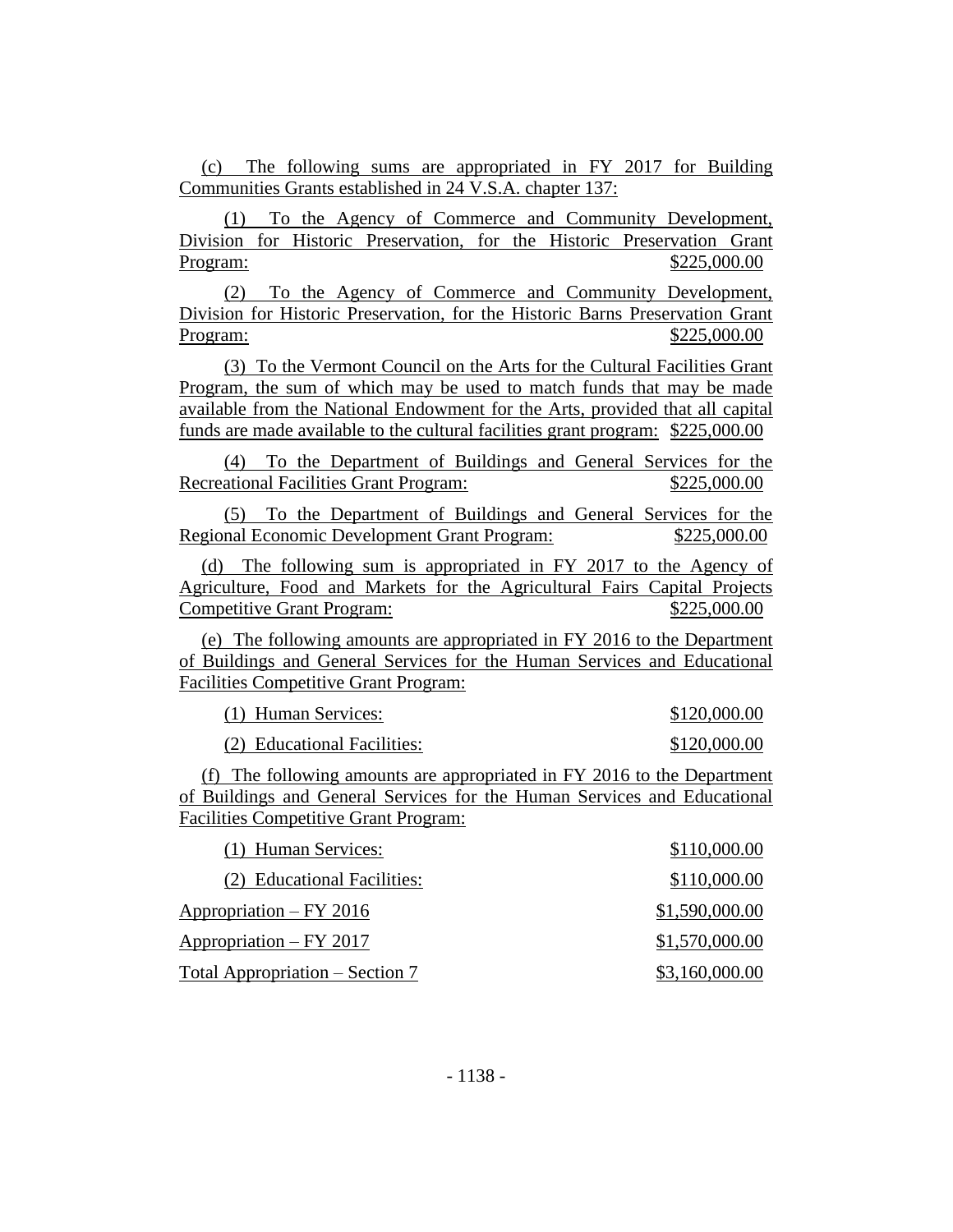#### Sec. 8. EDUCATION

(a) The following sums are appropriated in FY 2016 to the Agency of Education for funding the State share of completed school construction projects pursuant to 16 V.S.A. § 3448 and emergency projects:

(1) Emergency projects: \$82,188.00

(2) School construction projects: \$3,975,500.00

(b) The sum of \$60,000.00 is appropriated in FY 2017 to the Agency of Education for State aid for emergency projects.

| Appropriation – FY 2016         | \$4,057,688.00 |
|---------------------------------|----------------|
| Appropriation – FY 2017         | \$60,000.00    |
| Total Appropriation – Section 8 | \$4,117,688.00 |

Sec. 9. UNIVERSITY OF VERMONT

(a) The sum of \$1,400,000.00 is appropriated in FY 2016 to the University of Vermont for construction, renovation, and major maintenance.

(b) The sum of \$1,400,000.00 is appropriated in FY 2017 to the University of Vermont for construction, renovation, and major maintenance.

 $Total Approximation - Section 9$  \$2,800,000.00

Sec. 10. VERMONT STATE COLLEGES

(a) The following sums are appropriated in FY 2016 to the Vermont State Colleges:

(1) Construction, renovation, and major maintenance: \$1,400,000.00

(2) Engineering technology laboratories, plan, design, and upgrade:

\$1,000,000.00

(b) The following sums are appropriated in FY 2017 to the Vermont State Colleges:

(1) Construction, renovation, and major maintenance: \$1,400,000.00

(2) Laboratory, plan, design, and upgrade: \$500,000.00

(c) It is the intent of the General Assembly that the amount appropriated in subdivision (b)(2) of this section shall be used as a challenge grant to raise funds to upgrade engineering technology laboratories at the Vermont Technical College. The funds shall only become available after the Vermont Technical College has notified the Chairs of the House Committee on Corrections and Institutions and the Senate Committee on Institutions and the Commissioner of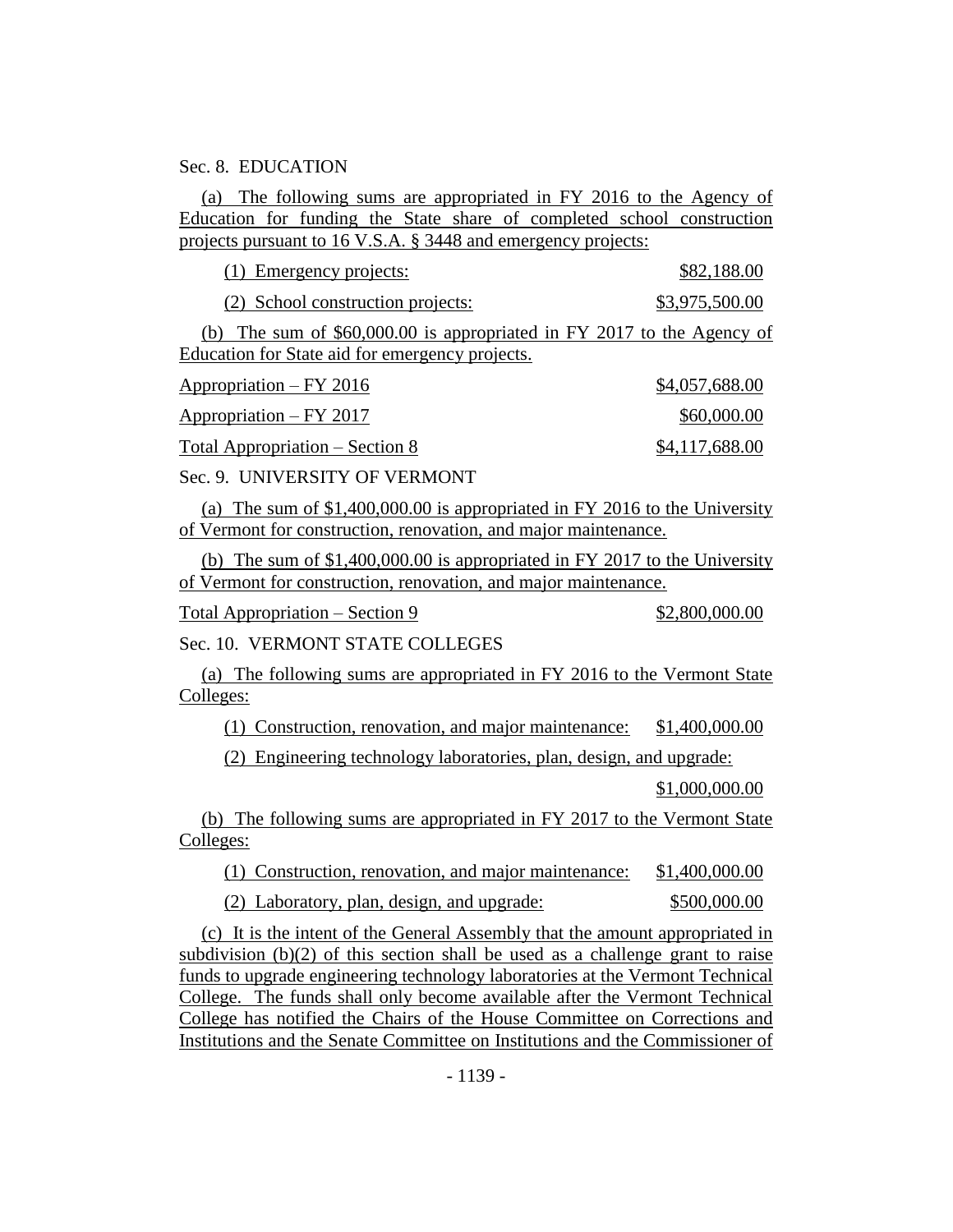Finance and Management that \$500,000.00 in committed funds has been raised to match the appropriation in subdivision  $(b)(2)$  of this section and finance additional costs of comprehensive laboratory improvements.

Appropriation – FY 2016 \$2,400,000.00 Appropriation – FY 2017 \$1,900,000.00  $Total Approximation - Section 10$  \$4,300,000.00

Sec. 11. NATURAL RESOURCES

(a) The following sums are appropriated in FY 2016 to the Agency of Natural Resources for the Department of Environmental Conservation for the projects described in this subsection:

(1) the Water Pollution Control Fund, Clean Water State/EPA Revolving Loan Fund (CWSRF) match: \$1,300,000.00

(2) the Water Pollution Control Fund, administrative support – engineering, oversight, and program management: \$300,000.00

(3) Drinking Water Supply, Drinking Water State Revolving Fund:

\$1,750,834.00

(4) Drinking Water Supply, engineering oversight and project management: \$300,000.00

(5) EcoSystem restoration and protection: \$3,750,000.00

(6) Dam safety and hydrology projects: \$538,580.00

(7) Municipal Pollution Control Grants, principal and interest associated with funding for the Pownal project:  $$530,000.00$ 

(8) Municipal Pollution Control Grants, Waterbury waste treatment facility for phosphorous removal:  $$379,929.00$ 

(9) Municipal Pollution Control Grants, pollution control projects and planning advances for feasibility studies: \$392,258.00

(b) The following sums are appropriated in FY 2016 to the Agency of Natural Resources for the Department of Forests, Parks and Recreation for the projects described in this subsection:

(1) Infrastructure rehabilitation, including statewide small scale rehabilitation, wastewater repairs, preventive improvements and upgrades of restrooms and bathhouses, and statewide small-scale road rehabilitation projects: \$3,000,000.00

(2) Guilford, Sweet Pond: \$90,000.00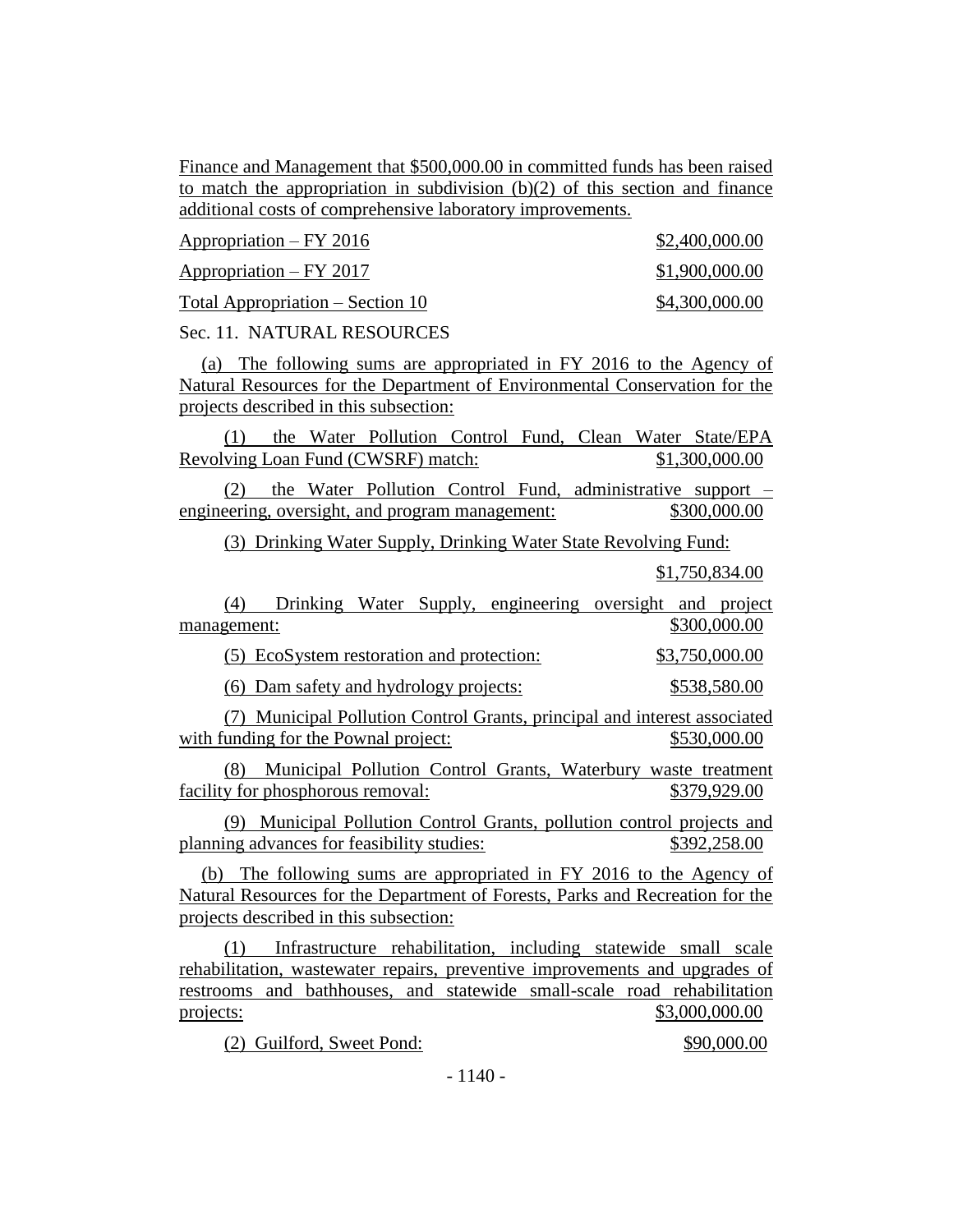(c) The following sums are appropriated in FY 2016 to the Agency of Natural Resources for the Department of Fish and Wildlife:

(1) General infrastructure projects: \$1,125,000.00

(2) Lake Champlain Walleye Association, Inc. to upgrade: \$25,000.00

(d) The following sums are appropriated in FY 2017 to the Agency of Natural Resources for the Department of Environmental Conservation for the projects described in this subsection:

(1) the Water Pollution Control Fund for the Clean Water State/EPA Revolving Loan Fund (CWSRF) match: \$1,300,000.00

(2) the Water Pollution Control Fund, administrative support – engineering, oversight, and program management:  $$300,000.00$ 

(3) the Drinking Water Supply, Drinking Water State Revolving Fund: \$2,538,000.00

(4) the Drinking Water Supply, engineering oversight and project management: \$300,000.00

(5) EcoSystem restoration and protection: \$3,750,000.00

(6) Dam safety and hydrology projects: \$750,000.00

(e) The following sums are appropriated in FY 2017 to the Agency of Natural Resources for the Department of Forests, Parks and Recreation for the projects described in this subsection:

(1) Infrastructure rehabilitation, including statewide small scale rehabilitation, wastewater repairs, preventive improvements and upgrades of restrooms and bathhouses, and statewide small-scale road rehabilitation projects: \$3,000,000.00

(2) Guilford, Sweet Pond: \$405,000.00

(f) The following sums are appropriated in FY 2017 to the Agency of Natural Resources for the Department of Fish and Wildlife:

| (1) General infrastructure projects:                                 | \$875,000.00    |
|----------------------------------------------------------------------|-----------------|
| (2) Lake Champlain Walleye Association, Inc. to upgrade: \$25,000.00 |                 |
| Appropriation – FY 2016                                              | \$13,481,601.00 |
| Appropriation – FY 2017                                              | \$13,243,000.00 |
| Total Appropriation – Section 11                                     | \$26,724,601.00 |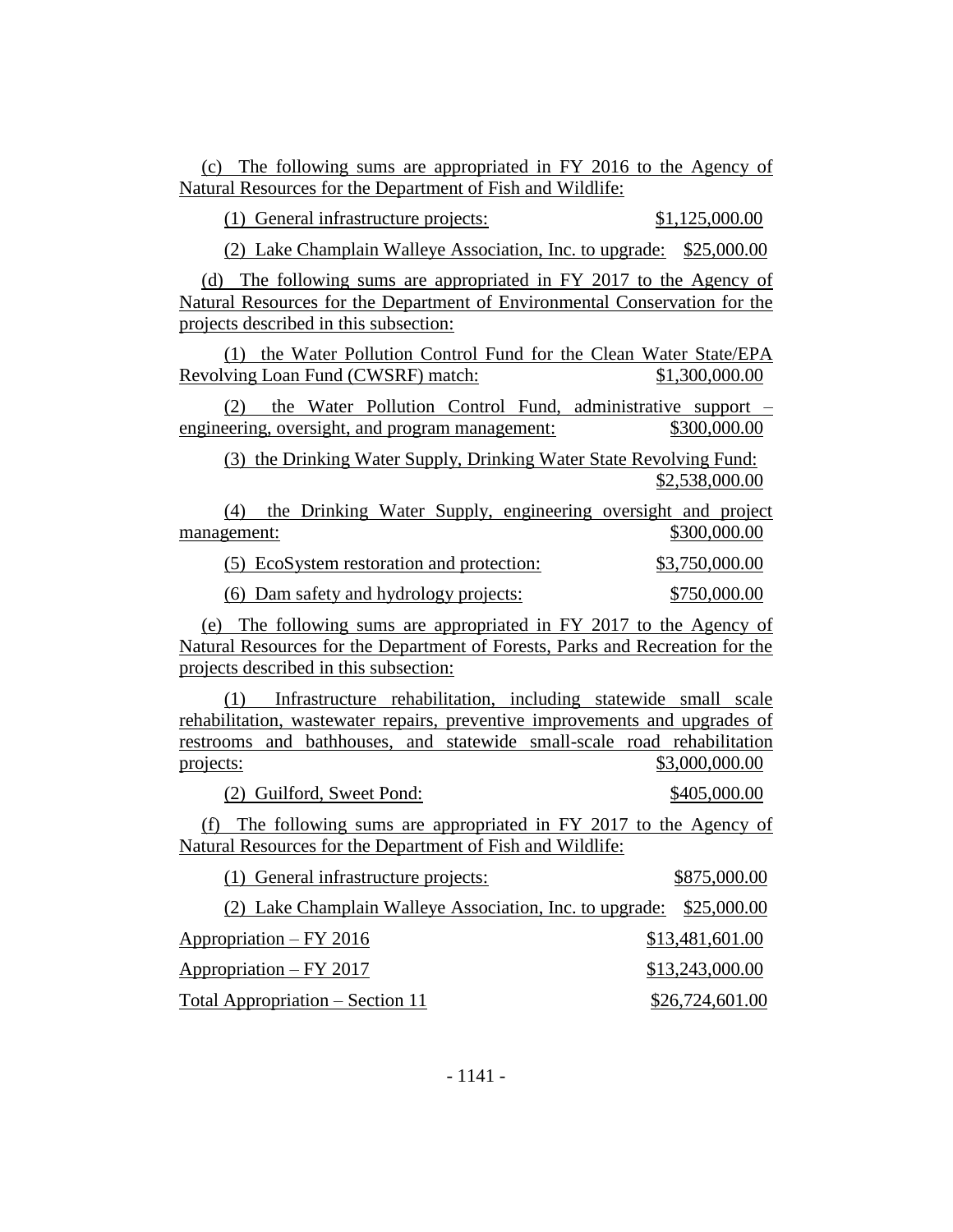Sec. 12. MILITARY

(a) The following sums are appropriated in FY 2016 to the Department of Military for the projects described in this subsection:

(1) Maintenance, renovations, roof replacements, ADA renovations, and energy upgrades at State armories. To the extent feasible, these funds shall be used to match federal funds: \$750,000.00

(2) Randolph, Vermont Veterans' Memorial Cemetery, agricultural mitigation for the proposed cemetery expansion:  $$59,759.00$ 

(b) The sum of \$750,000.00 is appropriated in FY 2017 to the Department of Military for maintenance, renovations, roof replacements, ADA renovations, and energy upgrades at State armories. To the extent feasible, these funds shall be used to match federal funds.

| $Approxation - FY 2016$          | \$809,759.00   |
|----------------------------------|----------------|
| $Approxation - FY 2017$          | \$750,000.00   |
| Total Appropriation – Section 12 | \$1,559,759.00 |

Sec. 13. PUBLIC SAFETY

(a) The sum of \$300,000.00 is appropriated in FY 2016 to the Department of Buildings and General Services for the State's share of the Vermont Emergency Service Training Facility for site location and foundation construction of the new burn building at the Robert H. Wood Vermont Fire Academy. The Department of Public Safety may accept federal funds to support this project.

(b) The funds appropriated in subsection (a) of this section shall only become available after the Department of Public Safety has notified the Chairs of the House Committee on Corrections and Institutions and the Senate Committee on Institutions of receipt of the federal match for the project.

Total Appropriation – Section 13  $$300,000.00$ 

Sec. 14. AGRICULTURE, FOOD AND MARKETS

(a) The following sums are appropriated in FY 2016 to the Agency of Agriculture, Food and Markets for the projects described in this subsection:

(1) Best Management Practices and Conservation Reserve Enhancement Program: \$1,752,412.00

(2) Vermont Exposition Center Building, upgrades: \$200,000.00

(3) Community and nonprofit agricultural water quality projects:

\$250,000.00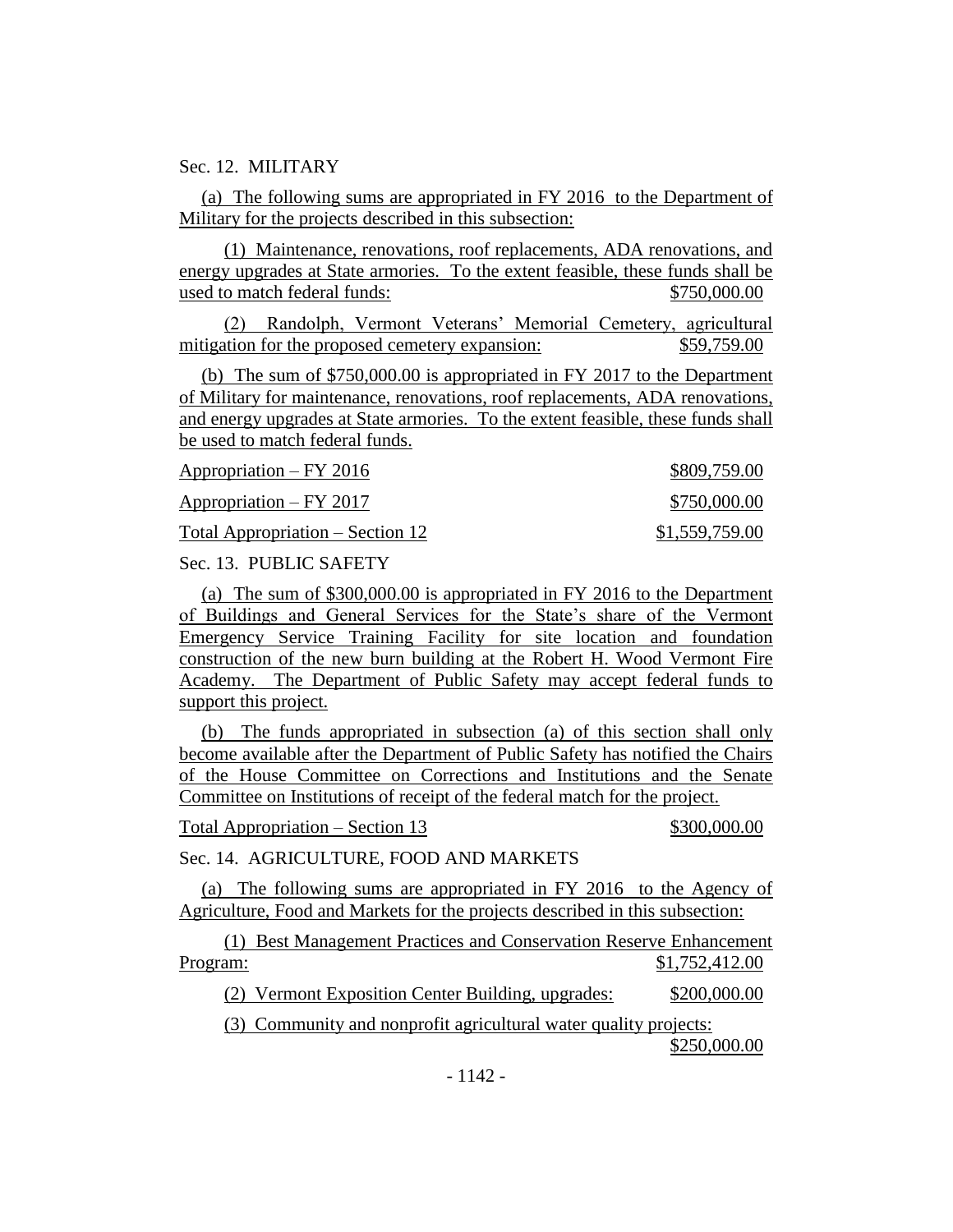(b) The following sums are appropriated in FY 2017 to the Agency of Agriculture, Food and Markets for the projects described in this subsection:

(1) Best Management Practices and Conservation Reserve Enhancement Program: \$1,800,000.00

(2) Vermont Exposition Center Building, upgrades: \$115,000.00

(c) On or before January 15, 2016, the Secretary of Agriculture, Food and Markets shall report to the House Committee on Corrections and Institutions and the Senate Committee on Institutions on the projects funded from the appropriation in subdivision (a)(3) of this section.

| Appropriation – FY 2016          | \$2,202,412.00 |
|----------------------------------|----------------|
| Appropriation – FY 2017          | \$1,915,000.00 |
| Total Appropriation – Section 14 | \$4,117,412.00 |

Sec. 15. VERMONT RURAL FIRE PROTECTION

(a) The sum of \$125,000.00 is appropriated in FY 2016 to the Department of Public Safety for the Vermont Rural Fire Protection Task Force for the dry hydrant program.

(b) The sum of \$125,000.00 is appropriated in FY 2017 to the Department of Public Safety for the Vermont Rural Fire Protection Task Force for the project described in subsection (a) of this section.

Total Appropriation – Section 15 \$250,000.00

Sec. 16. VERMONT VETERANS' HOME

The sum of \$500,000.00 is appropriated in FY 2016 to the Vermont Veterans' Home for an electronic medical records system. These funds shall be used to match federal funds and shall only become available after the Veterans' Home notifies the Chairs of the House Committee on Corrections and Institutions and the Senate Committee on Institutions and the Commissioner of Finance and Management that the electronic medical records system is in compliance with the criteria for creating and maintaining connectivity established by the Vermont Information Technology Leaders pursuant to 18 V.S.A. § 9352(i).

Total Appropriation – Section 16  $$500,000.00$ 

Sec. 17. VERMONT HISTORICAL SOCIETY

The sum of \$50,000.00 is appropriated in FY 2016 to the Department of Buildings and General Services for the Vermont Historical Society (VHS) for a matching grant to reduce debt at the Vermont History Center in Barre. The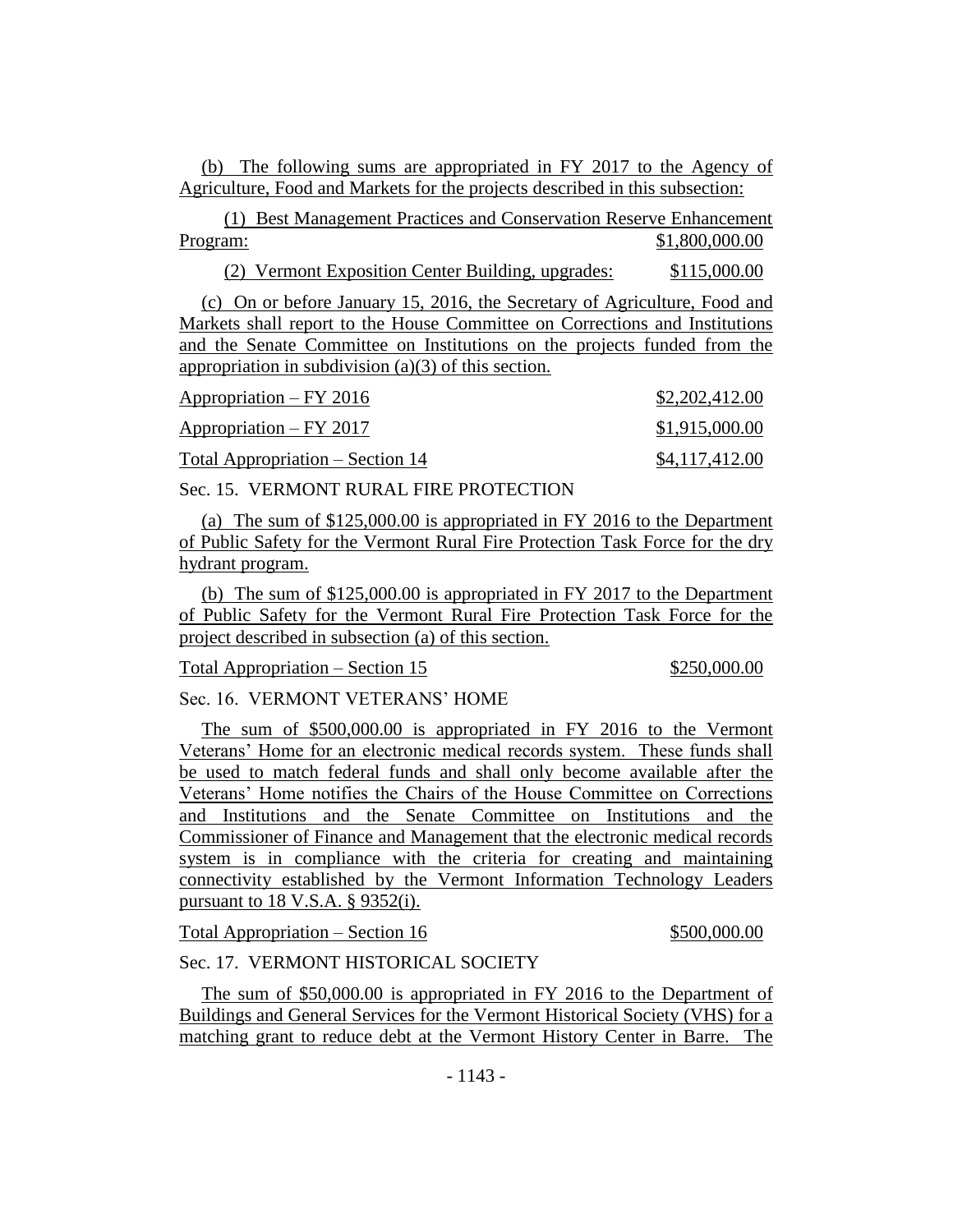funds shall only become available after the VHS notifies the Department that the funds have been matched.

Total Appropriation – Section 17  $$50,000.00$ 

Sec. 18. VERMONT HOUSING AND CONSERVATION BOARD

(a) The following amounts are appropriated in FY 2016 to the Vermont Housing and Conservation Board.

(1) Statewide, water quality improvement projects: \$2,750,000.00 (2) Housing: \$1,800,000.00 (b) The following amounts are appropriated in FY 2017 to the Vermont Housing and Conservation Board.

| (1) Statewide, water quality improvement projects: | \$1,000,000.00 |
|----------------------------------------------------|----------------|
| $(2)$ Housing:                                     | \$1,800,000.00 |
| Appropriation – FY 2016                            | \$4,550,000.00 |
| Appropriation – FY 2017                            | \$2,800,000.00 |
| Total Appropriation – Section 18                   | \$7,350,000.00 |

Sec. 19. VERMONT INTERACTIVE TECHNOLOGIES

\$220,000.00 is appropriated in FY 2016 to the Vermont State Colleges on behalf of Vermont Interactive Technologies (VIT) for all costs associated with the dissolution of VIT's operations.

Total Appropriation – Section 19  $$220,000.00$ 

Sec. 20. GENERAL ASSEMBLY

(a) The sum of \$120,000.00 is appropriated in FY 16 to the Office of Legislative Council budget on behalf of the Office of the Secretary of the Senate and the Office of the Clerk of the House for upgrades to the legislative international roll call (IRC) program. All work on the project described in this section shall be under the direction of the Secretary of the Senate, the Clerk of the House, and the Office of the Legislative Council's Deputy Director of Information Technology.

(b) The sum of \$5,000.00 is appropriated in FY 17 to the Sergeant at Arms for security upgrades in the State House.

| Appropriation – FY 2016          | \$120,000.00 |
|----------------------------------|--------------|
| $Approxation - FY 2017$          | \$5,000.00   |
| Total Appropriation – Section 20 | \$125,000.00 |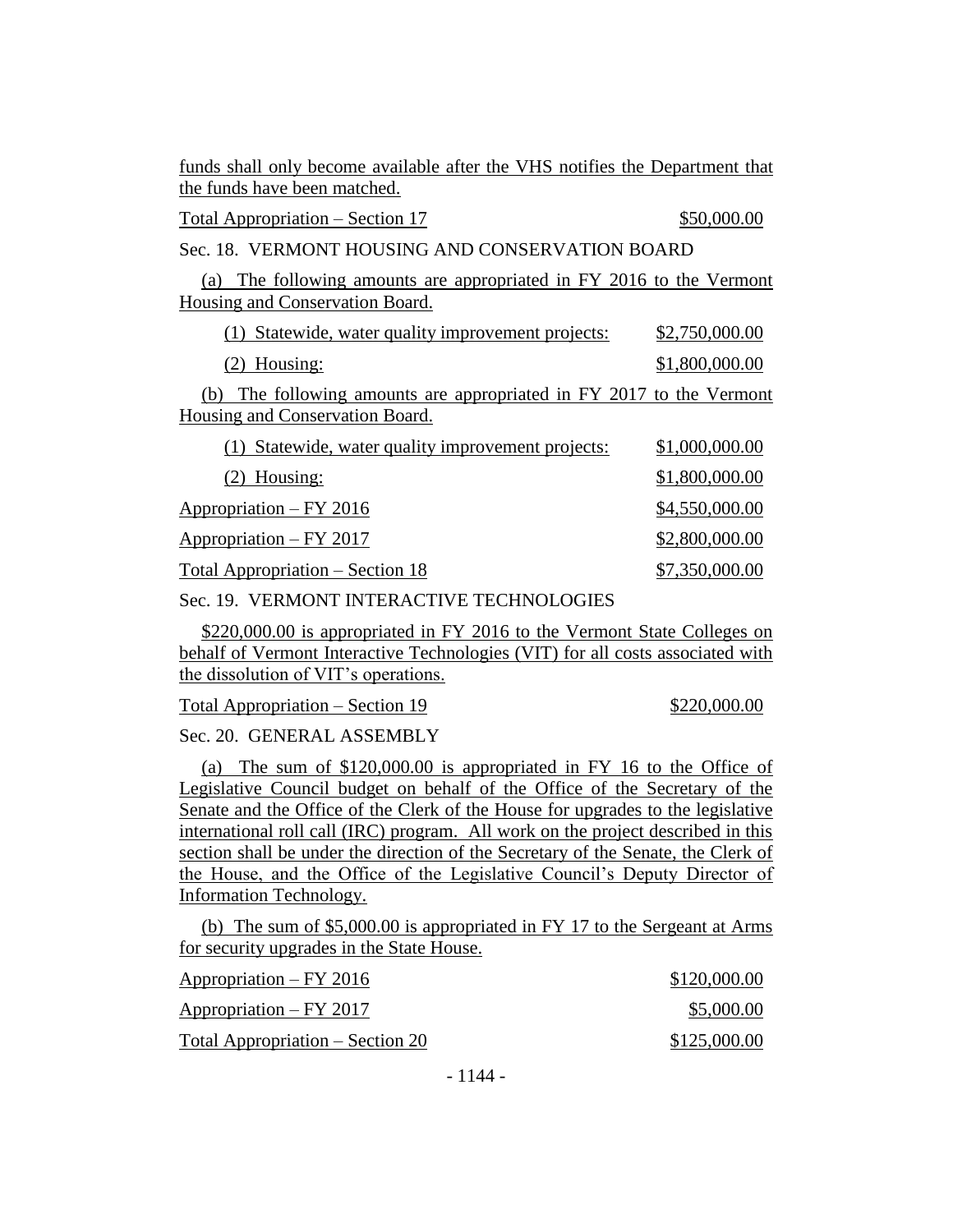\* \* \* Financing this Act \* \* \*

## Sec. 21. REALLOCATION OF FUNDS; TRANSFER OF FUNDS

(a) The following sums are reallocated to the Department of Buildings and General Services from prior capital appropriations to defray expenditures authorized in Sec. 2 of this act:

(1) of the amount appropriated in 2010 Acts and Resolves No. 161, Sec. 1 (Bennington State Office Building): \$49,062.60

(2) of the amount appropriated in 2010 Acts and Resolves No. 161, Sec. 16 (Ag various projects):  $$352,412.25$ 

(3) of the amount appropriated in 2011 Acts and Resolves No. 40, Sec. 2(b) (State House committee renovations):  $$28,702.15$ 

(4) of the amount appropriated in 2011 Acts and Resolves No. 40, Sec. 13 (Public Safety review of State Police facilities): \$5,000.00

(5) of the amount appropriated in 2011 Acts and Resolves No. 40, Sec. 17 (VT Public TV):  $$856.00$ 

(6) of the amount appropriated in 2013 Acts and Resolves No. 51, Sec. 2 (BGS engineering staff):  $$58,236.66$ 

(7) of the amount appropriated in 2013 Acts and Resolves No. 51, Sec. 2 (133 State Street foundation and parking lot): \$156,642.16

(8) of the amount appropriated in 2013 Acts and Resolves No. 51, Sec. 4 (DOC facilities assessment): \$19,913.12

(9) of the amount appropriated in 2013 Acts and Resolves No. 51, Sec. 18a (E-911): \$9,940.00

(10) of the amount appropriated in 2013 Acts and Resolves No. 51, Sec. 15 (VT Public TV):  $\$0.21$ 

(b) The following unexpended funds appropriated to the Agency of Natural Resources for capital construction projects are reallocated to the Department of Buildings and General Services to defray expenditures authorized in Sec. 2 of this act:

(1) of the amount appropriated in 2009 Acts and Resolves No. 43, Sec. 14 (Fish and Wildlife):  $$0.07$ 

(2) of the amount appropriated in 2010 Acts and Resolves No. 161, Sec. 12 (DEC Water Pollution Control):  $$6,981.00$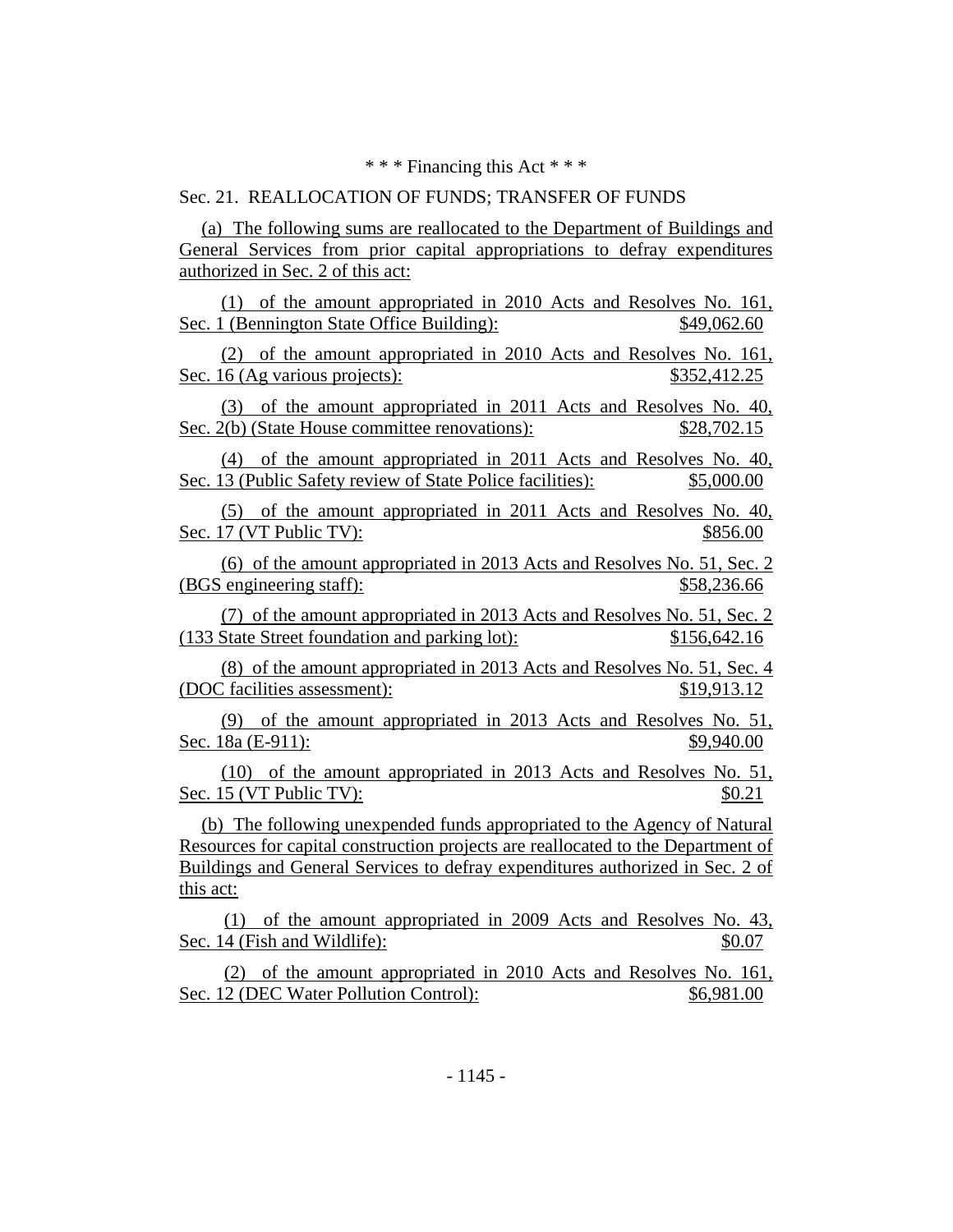(3) of the amount appropriated in 2011 Acts and Resolves No. 40, Sec. 12, as amended by 2012 Acts and Resolves No. 104, Sec. 8 (drinking water project):  $$35,483.32$ 

(4) of the amount appropriated in 2011 Acts and Resolves No. 40, Sec. 12 (Fish and Wildlife, Roxbury): \$128,802.00

(5) of the amount appropriated in 2011 Acts and Resolves No. 40, Sec. 12, as amended by 2012 Acts and Resolves No. 104, Sec 8 (Fish and Wildlife, Roxbury):  $$87,204.00$ 

(c) The following sums are reallocated to the Department of Buildings and General Services to defray expenditures authorized in Sec. 2 of this act:

(1) of the proceeds from the sale of property authorized by 1996 Acts and Resolves No. 102, Sec. 1 (Duxbury land sale): \$45,556.36

(2) of the proceeds from the sale of property authorized by 2009 Acts and Resolves No. 43, Sec. 25 (Building 617, Essex): \$7,078.21

(3) of the proceeds from the sale of property authorized by 2009 Acts and Resolves No. 43, Sec. 25 (1193 North Avenue, Burlington): \$353,785.97

(4) of the proceeds from the sale of property authorized by 2011 Acts and Resolves No. 40, Sec. 2, as amended by 2012 Acts and Resolves No. 104, Sec. 3 (121 and 123 South Main Street, Waterbury): \$75,000.00

(5) of the proceeds from the sale of property authorized by 2011 Acts and Resolves No. 40, Sec. 2, as amended by 2012 Acts and Resolves No. 104, Sec. 3 (Ladd Hall, Waterbury): \$228,000.00

Total Reallocations and Transfers – Section 21 \$1,648,656.08

Sec. 22. GENERAL OBLIGATION BONDS AND APPROPRIATIONS

(a) The State Treasurer is authorized to issue general obligation bonds in the amount of \$144,000,000.00 for the purpose of funding the appropriations of this act. The State Treasurer, with the approval of the Governor, shall determine the appropriate form and maturity of the bonds authorized by this section consistent with the underlying nature of the appropriation to be funded. The State Treasurer shall allocate the estimated cost of bond issuance or issuances to the entities to which funds are appropriated pursuant to this section and for which bonding is required as the source of funds, pursuant to 32 V.S.A. § 954.

(b) The State Treasurer is further authorized to issue additional general obligation bonds in the amount of \$11,559,096.05 that were previously authorized but unissued under 2014 Acts and Resolves No. 178 for the purpose of funding the appropriations of this act.

Total Revenues – Section 22 \$155,559,096.05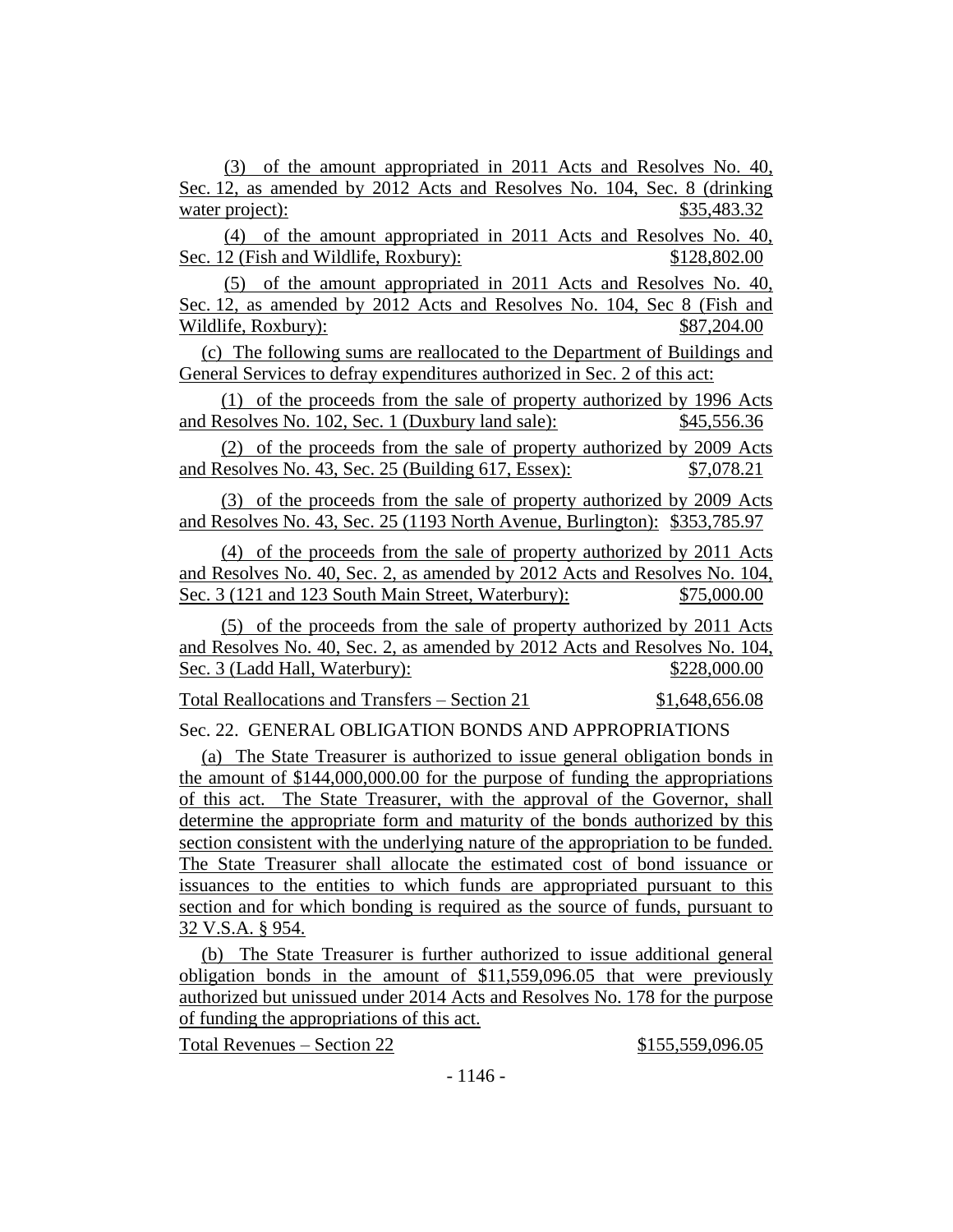\* \* \* Policy \* \* \*

\* \* \* Buildings and General Services \* \* \*

## Sec. 23. LEASING PROPERTY; FAIR MARKET VALUE

(a) It is the intent of the General Assembly that any leases for State-owned space in any State-owned building, structure, or other real property under the jurisdiction of the Commissioner of Buildings and General Services that are in existence prior to the effective date of this act shall be renewed at fair market value by July 1, 2019.

(b) The Commissioner of Buildings and General Services shall evaluate whether to sell any State-owned building, structure, or other real property that is being leased under fair market value.

## Sec. 24. AGENCY OF AGRICULTURE, FOOD AND MARKETS AND AGENCY OF NATURAL RESOURCES LABORATORY

Notwithstanding the authority contained in 29 V.S.A. § 164, the Department of Buildings and General Services shall enter into a ground lease or other similar legal instrument with Vermont Technical College for the purpose of locating the Agency of Agriculture, Food and Markets and Agency of Natural Resources' collaborative laboratory on the Vermont Technical College campus in Randolph, Vermont.

Sec. 25. NAMING OF STATE BUILDINGS AND FACILITIES

On or before January 15, 2016, the Commissioner of Buildings and General Services and the State Librarian shall recommend to the House Committee on Corrections and Institutions and the Senate Committee on Institutions an appropriate State agency or department to name State buildings and facilities.

Sec. 26. 29 V.S.A. § 821(a) is amended to read:

(a) State buildings.

\* \* \*

(13) "Vermont Agriculture and Environmental Laboratory" shall be the name of the State laboratory in Randolph.

\* \* \*

Sec. 27. 2014 Acts and Resolves No. 178, Sec. 37 is amended to read:

Sec. 37. COUNTY COURTHOUSES; PLAN

(a) Pursuant to the restructuring of the Judiciary in 2009 Acts and Resolves No. 154, the Court Administrator and, in consultation with the Commissioner of Buildings and General Services, shall evaluate: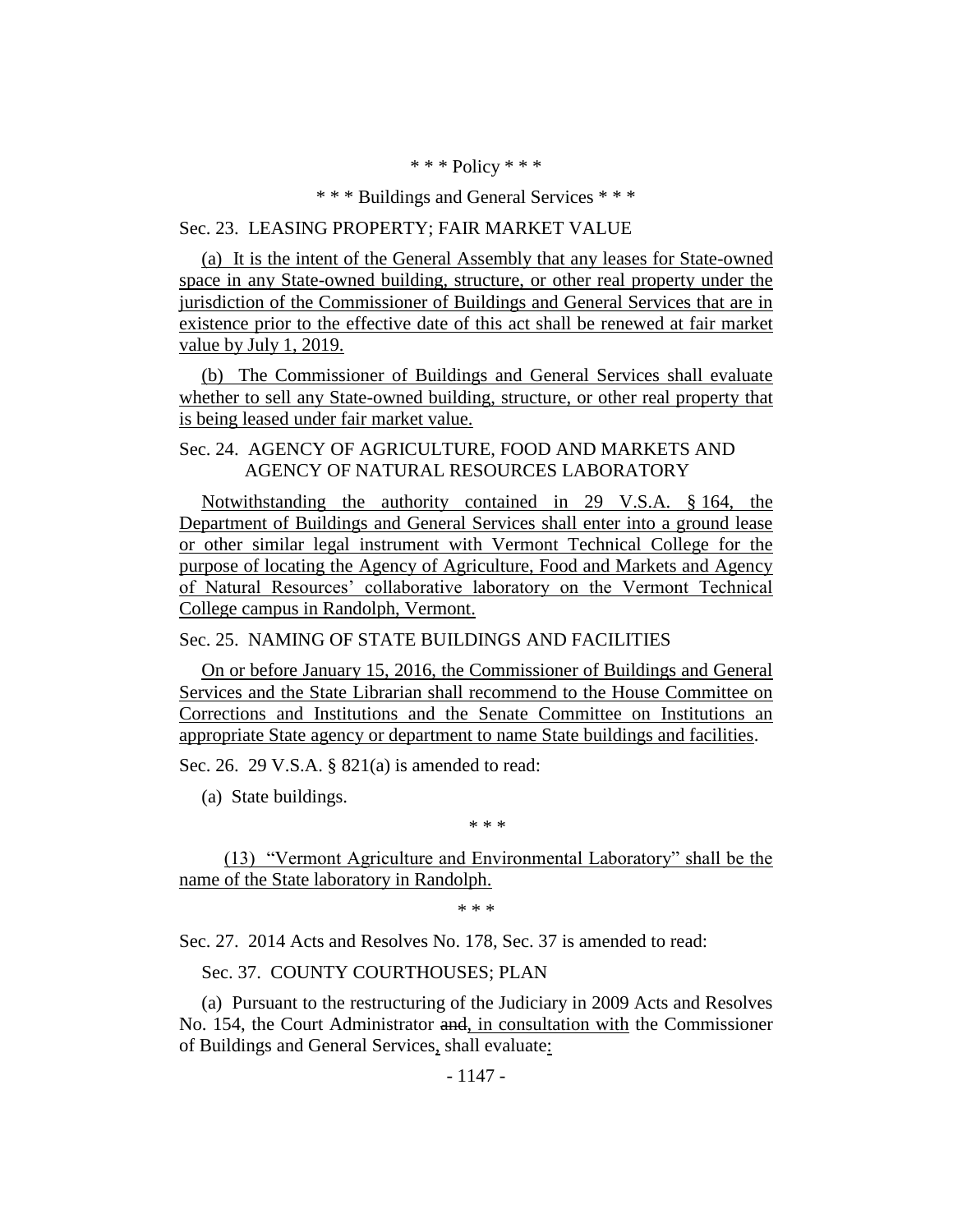(1) the scope of the State's responsibility for maintaining county courthouses, including Americans with Disabilities Act (ADA) compliance and;

(2) whether an emergency fund is necessary for construction or renovation projects at county courthouses;

(3) the current ownership and maintenance responsibilities for each county courthouse; and

(4) parameters for determining the county's share of maintaining county courthouses in the future.

(b) On or before January 15, 2015 2016, the Judiciary shall report to the House Committee on Corrections and Institutions and the Senate Committee on Institutions with the results of the evaluation.

Sec. 28. 2014 Acts and Resolves No. 178, Sec. 17 is amended to read:

Sec. 17. 2011 Acts and Resolves No. 40, Sec. 26(c) is amended to read:

(c) The Notwithstanding 29 V.S.A. § 166, the Commissioner of Buildings and General Services is authorized to do any or all of the following with respect to the Vermont health laboratory located at 195 Colchester Avenue in Burlington:

(1) investigate all potential uses of the land and building, including redeveloping the land, provided that it is consistent with existing deed covenants; and

(2) enter into agreements and execute any necessary documentation to release or extinguish any of the existing deed covenants with respect to the land; and

(3) convey by quitclaim deed any interest in the building as is with no warranties and no representations as to conditions to the University of Vermont.

Sec. 29. 2013 Acts and Resolves No. 51, Sec. 2, as amended by 2014 Acts and Resolves No. 178, Sec. 1, is amended to read:

Sec. 1. 2013 Acts and Resolves No. 51, Sec. 2 is amended to read:

Sec. 2. STATE BUILDINGS

\* \* \*

(c) The following sums are appropriated in FY 2015:

\* \* \*

- 1148 -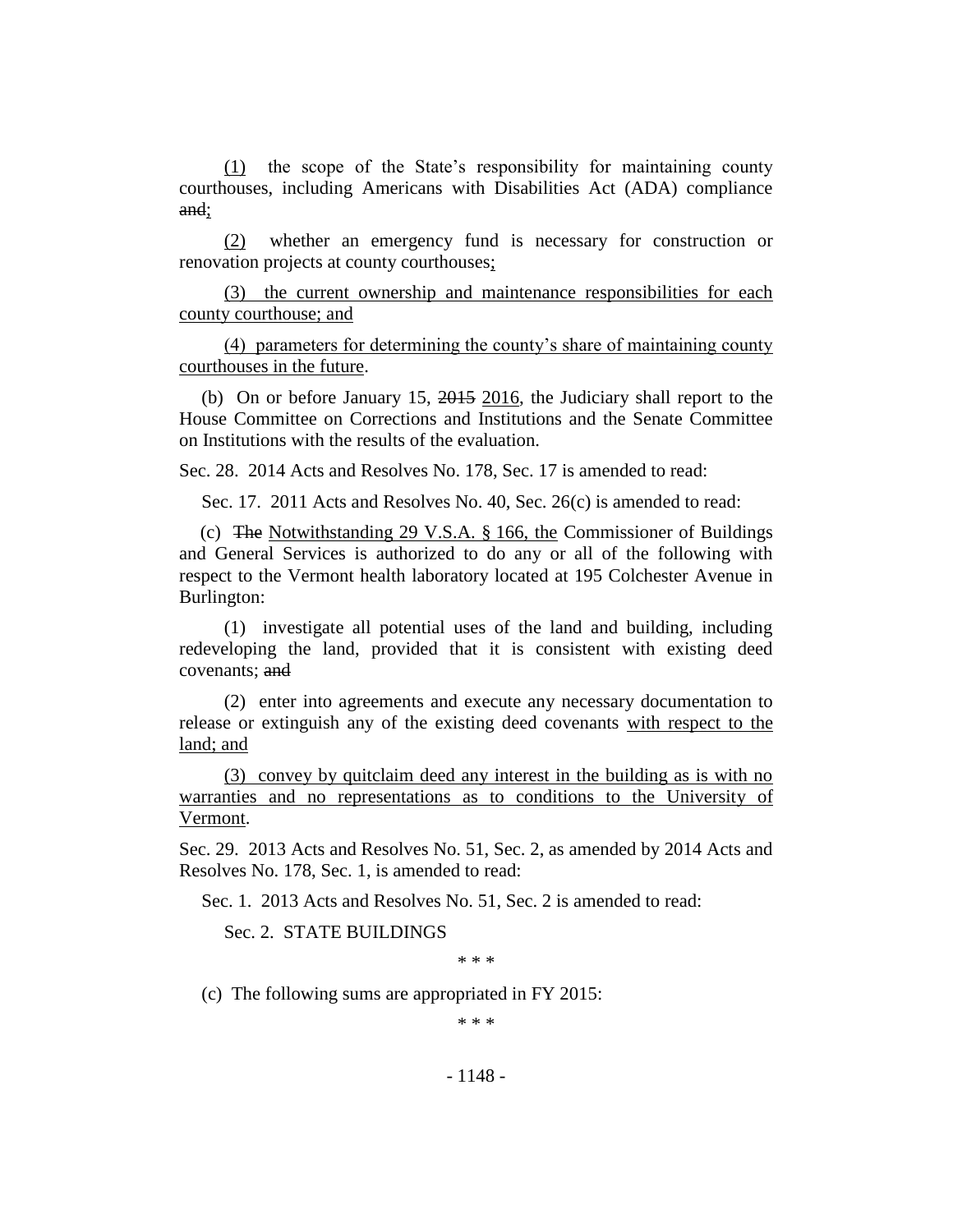(13) Permanent secure residential facility, proposal for siting and design (as described in Sec. 40 of this act): \$50,000.00

## Sec. 30. SECURE RESIDENTIAL FACILITY; PLAN FOR SITING AND DESIGN

(a) The Secretary of Human Services shall conduct an examination of the needs of the Agency of Human Services for siting and designing a secure residential facility. The examination shall analyze the operating costs for the facility, including the staffing, size of the facility, the quality of care supported by the structure, and the broadest options available for the management and ownership of the facility.

(b) The funds appropriated in 2013 Acts and Resolves No. 51, Sec. 2, as amended by 2014 Acts and Resolves No. 178, Sec. 1, and Sec. 28 of this act, shall only become available to the Department of Buildings and General Services after the Secretary of Human Services notifies the Commissioner of Finance and Management that the examination described in subsection (a) of this section is completed.

(c) On or before February 1, 2016, the Secretary of Human Services shall present the results of the examination described in subsection (a) of this section to the House Committees on Appropriations, on Corrections and Institutions, and on Human Services, and the Senate Committees on Appropriations, on Health and Welfare, and on Institutions.

Sec. 31. 29 V.S.A. § 156 is added to read:

## § 156. CITY OF MONTPELIER DISTRICT HEAT PLANT MAINTENANCE RESERVE FUND

(a) There is established a special fund pursuant to 32 V.S.A. chapter 7, subchapter 5 known as the City of Montpelier District Heat Plant Maintenance Reserve Fund.

(b) The Fund shall comprise payments from the City of Montpelier for the City's share of the maintenance of the District Heat Plant.

(c) Monies in the Fund shall be available to the Commissioner of Buildings and General Service for the maintenance of the District Heat Plant upon commencement of the District Heat Plant's operations.

(d) The Commissioner of Finance and Management may draw warrants for disbursements from this Fund in anticipation of receipts. Any remaining balance at the end of the fiscal year shall be carried forward in the Fund.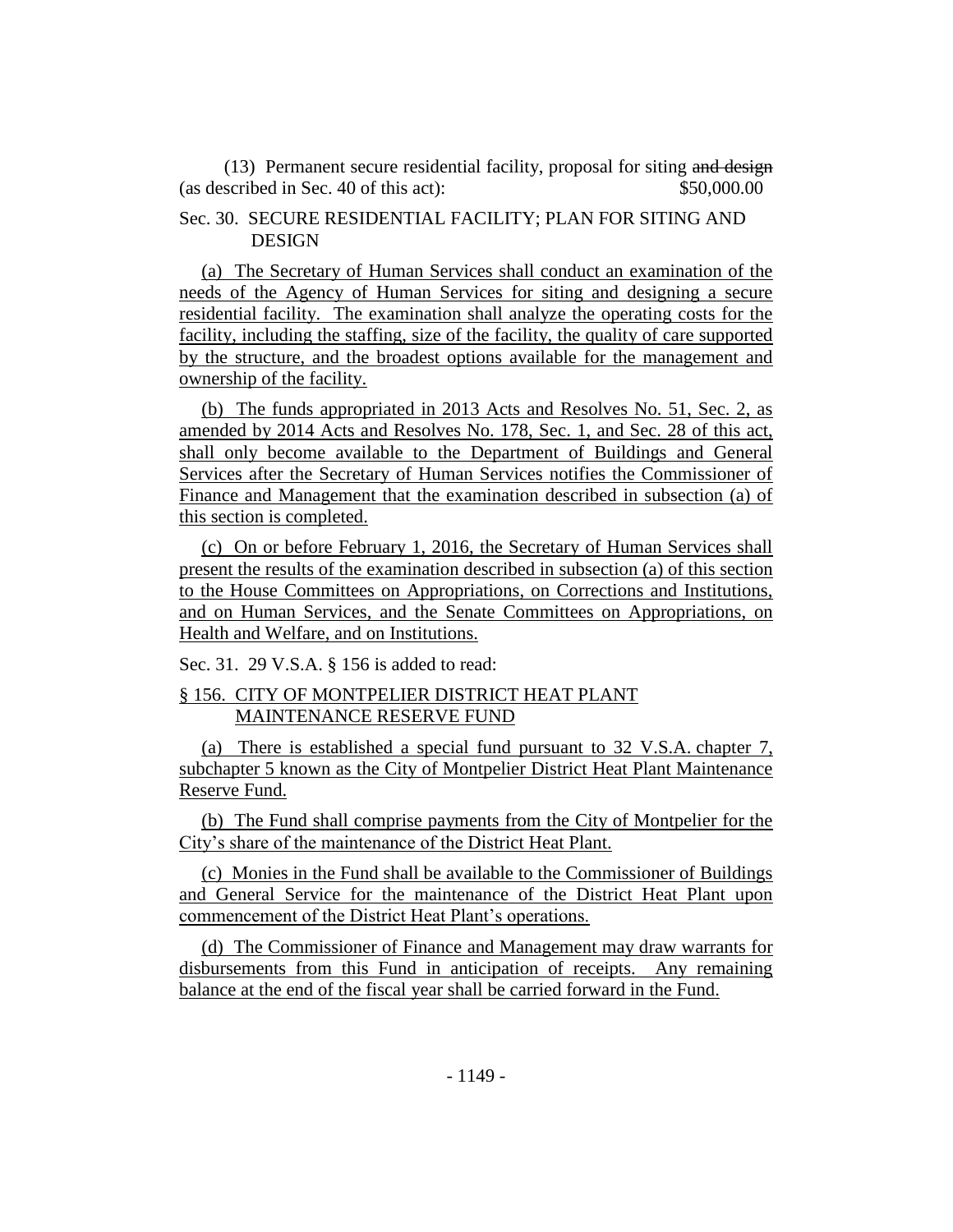## Sec. 32. LAND TRANSFER; DUXBURY; MEMORANDUM OF UNDERSTANDING

(a) The Commissioner of Forests, Parks, and Recreation shall enter into a memorandum of understanding (MOU) with the Town of Duxbury regarding the Town's use of any State-owned parcel in Camel's Hump State Park that may be conveyed to the Town.

(b) On or before January 15, 2016, the Commissioner of Forests, Parks and Recreation shall report to the House Committee on Corrections and Institutions and the Senate Committee on Institutions on the status of the MOU described in subsection (a) of this section.

\* \* \* Education \* \* \*

#### Sec. 33. SCHOOL CONSTRUCTION AID AWARDS

It is the intent of the General Assembly that the House Committees on Corrections and Institutions and on Education, and the Senate Committees on Institutions and on Education develop a plan to evaluate strategically the statutory process set forth in 16 V.S.A. § 3448 for awarding State aid for school construction.

#### Sec. 34. VERMONT INTERACTIVE TECHNOLOGIES

(a) On or before January 15, 2016, the Secretary of Administration and the Executive Director of the Vermont Interactive Technologies (VIT), or its successor entity, shall examine and submit a report to the House Committee on Corrections and Institutions and the Senate Committee on Institutions on the ownership of all VIT property funded in whole or in part by a capital construction act.

(b) During the 2016 legislative session, the General Assembly shall determine the ownership of VIT's property based on the report described in subsection (a) of this section. No State or private entity shall assume ownership of the property until the General Assembly makes this determination.

\* \* \* Information Technology \* \* \*

### Sec. 35. JUDICIARY; CASE MANAGEMENT SYSTEM; REPORT

Prior to finalizing vendor selection for the case management system described in Sec. 5 of this act, the Judiciary shall present a report to the House Committee on Corrections and Institutions, the Senate Committee on Institutions, and the Joint Legislative Criminal Justice Oversight Committee established in the Fiscal Year 2016 Appropriations Act. The report shall include a description of the Judiciary's process and rationale for choosing the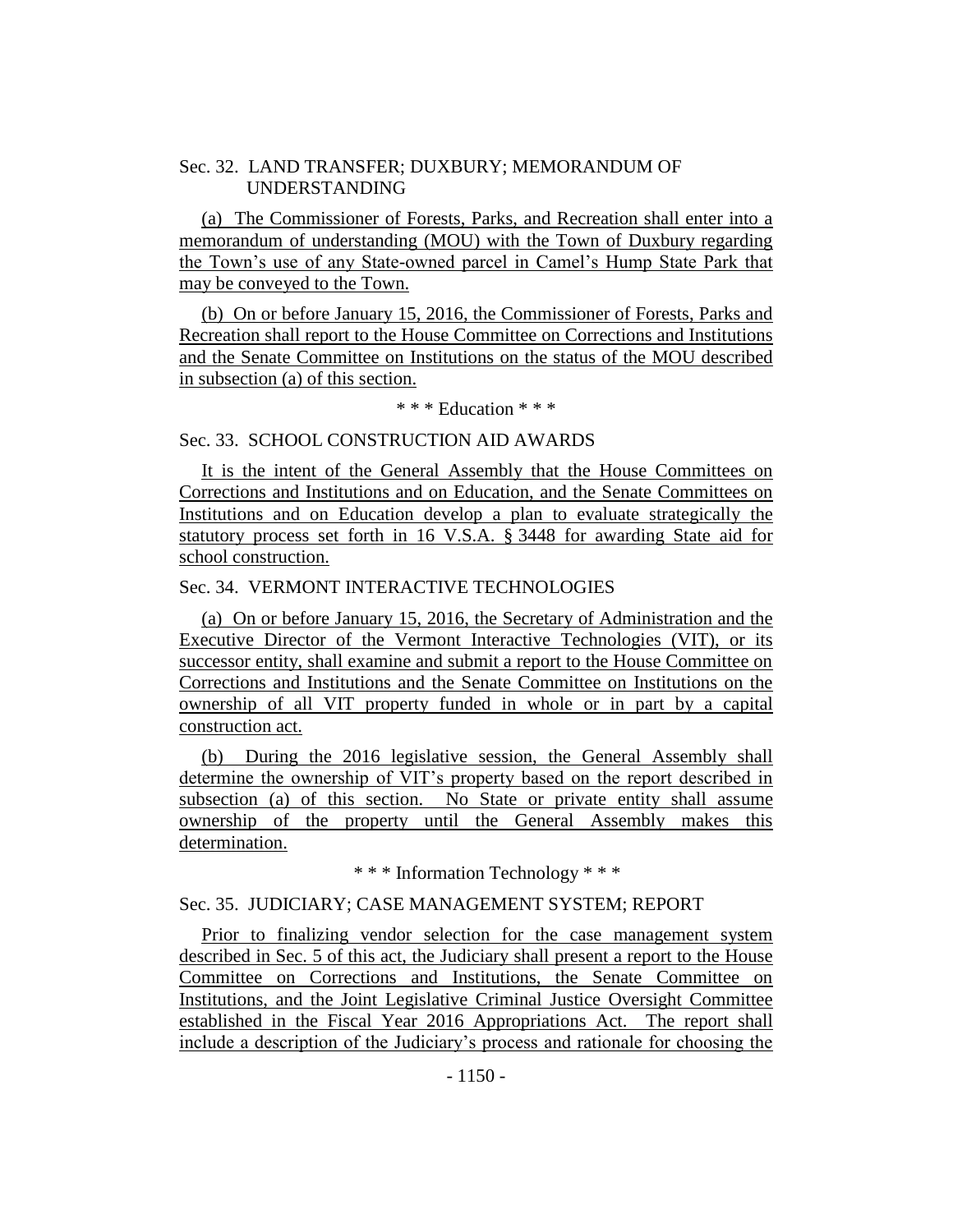vendor, whether the Judiciary incorporated any recommendations from the Special Committee on the Utilization of Information Technology in Government established in the Fiscal Year 2016 Appropriations Act, and whether any efforts were made to integrate the case management system with any systems implemented by the Department of State's Attorneys and Sheriffs and the Office of the Defender General. The reporting requirement of this section may be satisfied by providing testimony to the Committees.

## Sec. 36. INFORMATION TECHNOLOGY REVIEW

(a) The Executive Branch shall transfer, upon request, one vacant position for use in the Legislative Joint Fiscal Office (JFO) for a two-year staff position, or the JFO shall hire a consultant, to provide support to the General Assembly to conduct independent reviews of State information technology projects and operations.

(b) The Secretary of Administration and the Chief Information Officer shall:

(1) provide to the JFO access to the reviews conducted by Independent Verification and Validation (IVV) firms hired to evaluate the State's current and planned information technology project, as requested; and

(2) ensure that IVV firms' contracts allow the JFO to make requests for information related to the projects that they are reviewing and that such requests are provided to the JFO in a confidential manner.

(c) The JFO shall enter into a memorandum of understanding with the Executive Branch relating to any work conducted by IVV firms that shall protect security and confidentiality.

(d) In fiscal years 2016 and 2017, the JFO is authorized to use up to \$250,000.00 of the amounts appropriated in Sec. 3(b) and (c) of this act to fund activities described in this section.

(e) On or before January 15, 2017, the Secretary of Administration and the JFO shall submit reports to the House Committee on Corrections and Institutions and the Senate Committee on Institutions on the effectiveness of the position described in subsection (a) of this section and whether the process of conducting independent legislative reviews of State information technology projects and operations should be continued.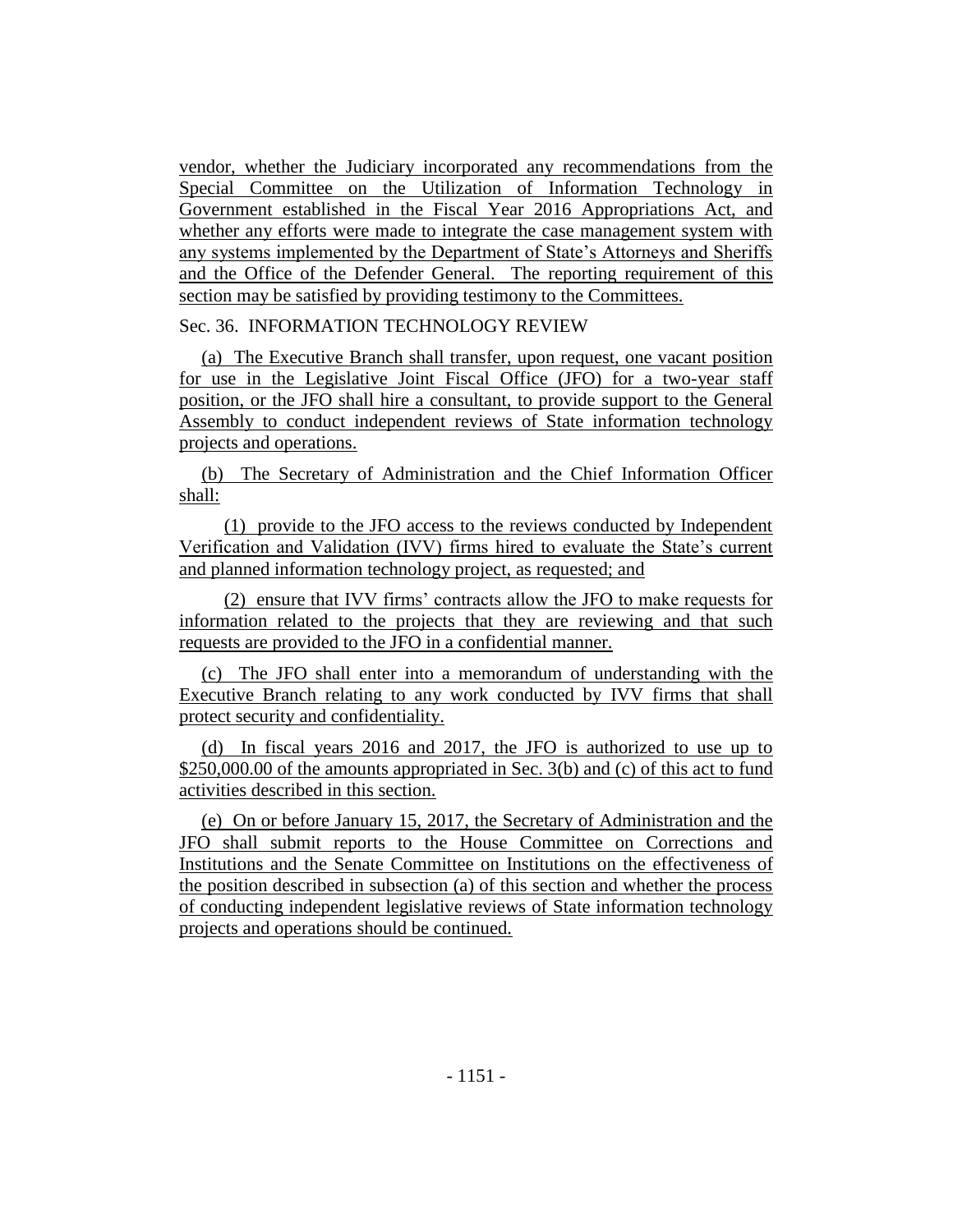#### \* \* \* Judiciary \* \* \*

## Sec. 37. LAMOILLE COUNTY COURTHOUSE; MEMORANDUM OF UNDERSTANDING; OPERATING AGREEMENT

(a) The Department of Buildings and General Services and the Lamoille County side judges, in consultation with the Judiciary, shall enter into a Memorandum of Understanding (MOU) regarding the construction, operation, and maintenance of the Lamoille County Courthouse. The MOU shall establish:

(1) the procedures for the operation of the Courthouse and the division of responsibilities between the State and the County; and

(2) the legal framework for ensuring that the State maintains an ownership interest in the new additions to the Courthouse, and receives a percentage of the sale price, or value in the building, equal to the percentage of capital funding appropriated to the Courthouse in the event the County decides to sell the building or to cease operations of the building as a Courthouse, or the State ceases to use the Courthouse for Superior Court functions.

(b) Any amounts repaid to the State under subsection (a) of this section shall not be in excess of the amount of the original State capital appropriation, and shall be appropriated to future capital construction acts.

(c) The Judiciary and the Lamoille County side judges shall enter into an operating agreement regarding the internal functions and use of space within the Lamoille County Courthouse.

(d) The MOU described in subsection (a) of this section and the operating agreement described in subsection (b) of this section shall be executed prior to the State's occupancy of the Courthouse.

\* \* \* Military \* \* \*

Sec. 38. DEPARTMENT OF MILITARY; CEMETERY EXPANSION **PROJECT** 

The Department of Military may accept federal grants, gifts, or donations to support the cemetery expansion project at the Vermont Veterans' Memorial Cemetery in Randolph, Vermont.

\* \* \* Natural Resources \* \* \*

Sec. 39. 24 V.S.A. § 4753a(e) is amended to read:

(e) Loan forgiveness; drinking water.

(1) Notwithstanding any other provision of law regarding loan forgiveness, upon the award of a loan from the Vermont Environmental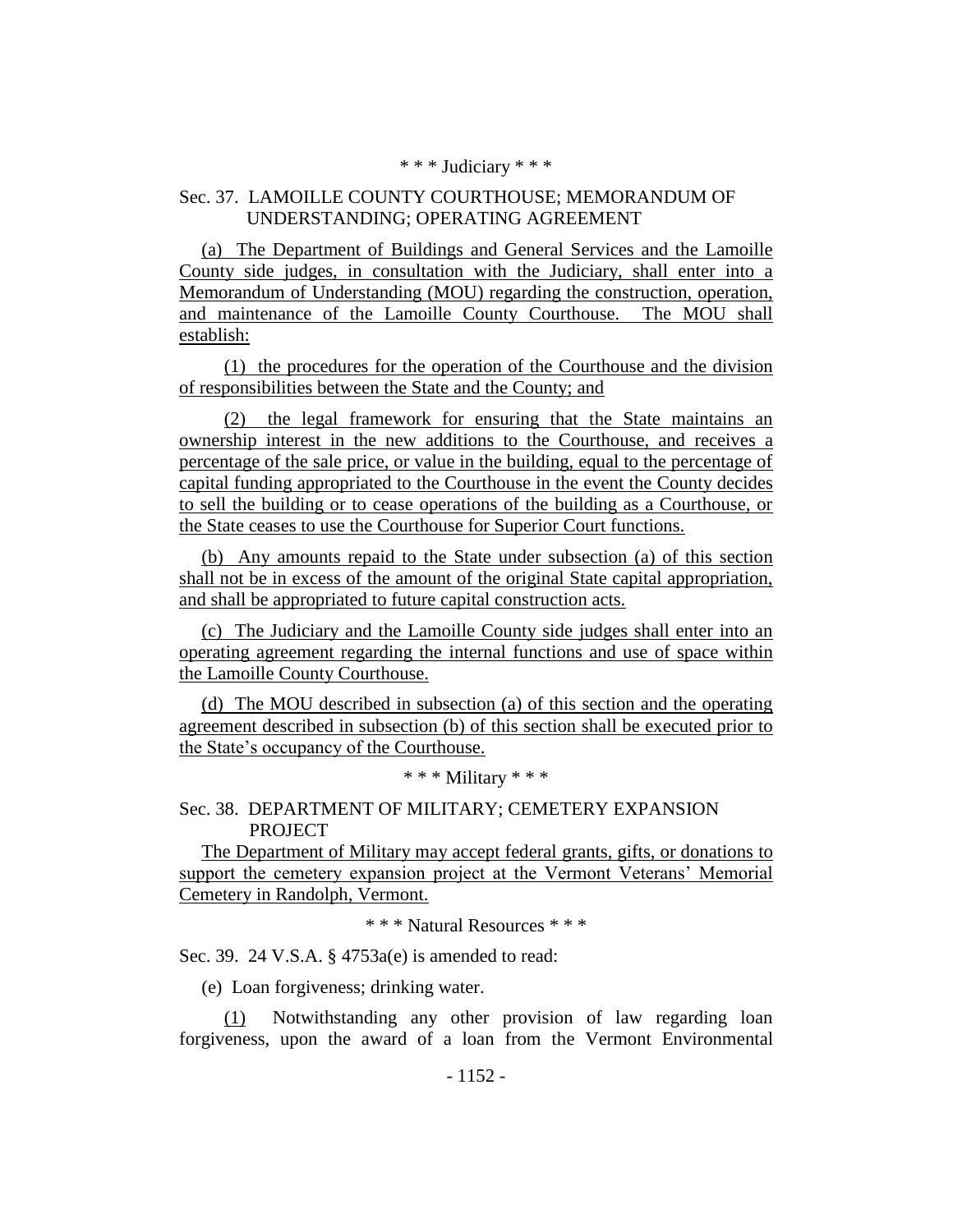Protection Agency Drinking Water State Revolving Fund (DWSRF), the Secretary of Natural Resources, in a manner that is consistent with federal grant provisions, may forgive up to 100 percent of a loan if the award is made for a project on the priority list and the project is capitalized, at least in part, from funds derived from a federal DWSRF capitalization grant that includes provisions authorizing loan forgiveness. Such loan forgiveness shall be based on the loan value, but funds to be forgiven shall only consist of federal funds, except where the loan is used as a match to other federal grants requiring nonfederal funds as a match.

(2) Notwithstanding any other provision of law regarding loan forgiveness, upon the award of a loan from the Vermont Drinking Water State Revolving Loan Fund, the Secretary of Natural Resources may provide loan forgiveness for preliminary engineering and final design costs when a municipality undertakes such engineering on behalf of a household that has been disconnected involuntarily from a public water supply system for reasons other than nonpayment of fees, provided it is not the same municipality that is disconnecting the household.

Sec. 40. 24 V.S.A. § 4755(a) is amended to read:

(a) Except as provided by subsection (c) of this section, the bond bank may make loans to a municipality on behalf of the state State for one or more of the purposes set forth in section 4754 of this chapter. Each of such loans shall be made subject to the following conditions and limitations:

(1) no loan shall be made for any purpose permitted under this chapter other than from the revolving fund in which the same purpose is included;

(2) the total amount of loan out of a particular revolving fund shall not exceed the balance of that fund;

(3) the loan shall be evidenced by a municipal bond, payable by the municipality over a term not to exceed  $20 \frac{30}{20}$  years, or the projected useful life of the project, which is less, except:

(A) and without there shall be no deferral of payment except as provided, unless authorized by 10 V.S.A.  $\frac{88}{9}$  1624(b) and § 1624a, or;

(B) the term of the loan shall not exceed 20 years when required by 10 V.S.A. § 1624(b); and

(C) the loan may be evidenced by any other permitted debt instrument payable as permitted by chapter 53 of this title;

\* \* \*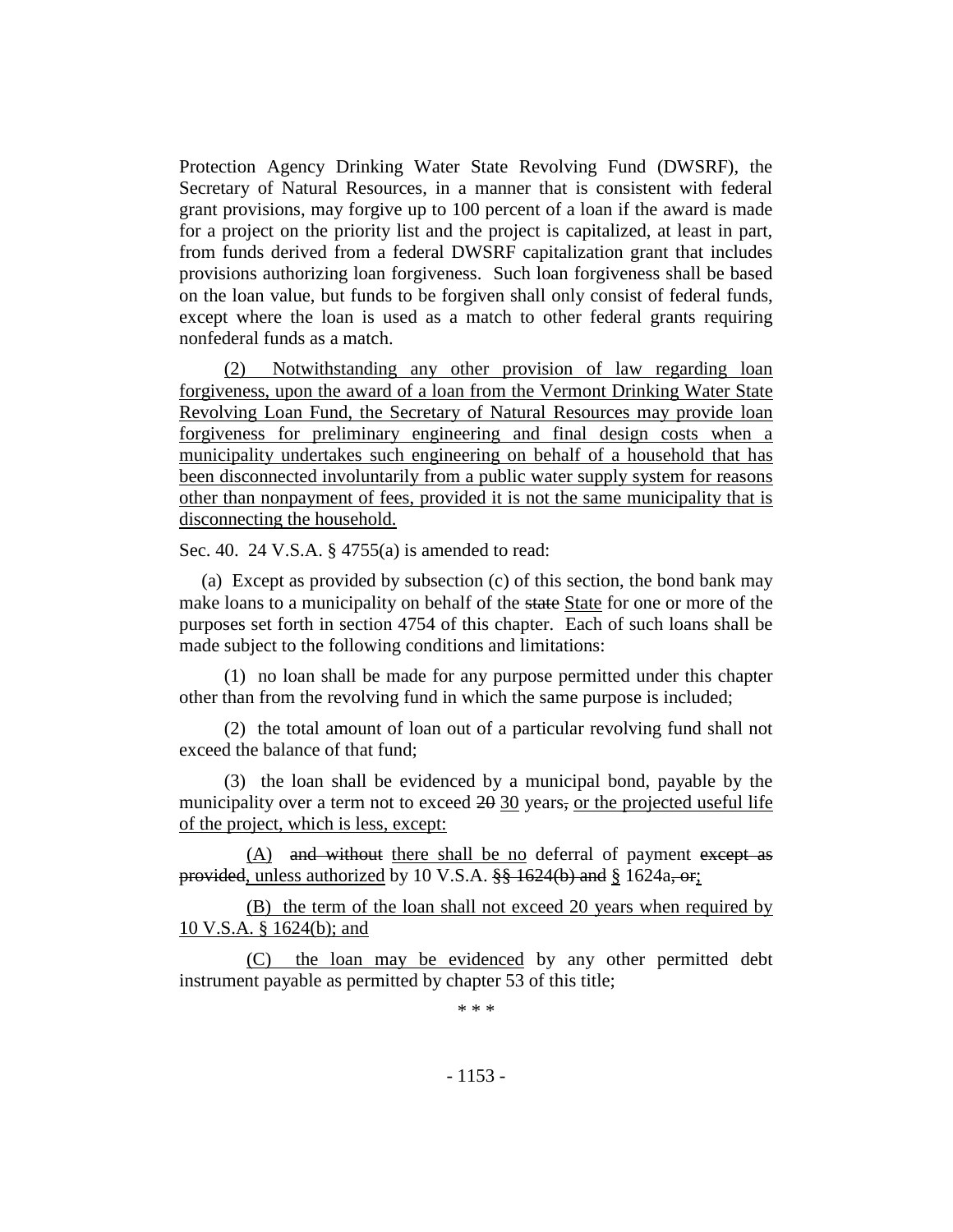Sec. 41. 24 V.S.A. § 4756 is amended to read:

## § 4756. ELIGIBILITY CERTIFICATION

(a) No construction loan or loan for the purchase of land or conservation easements to a municipality shall be made under this chapter, nor shall any part of any revolving fund which is designated for project construction be expended under section 4757 of this title, until such time as:

\* \* \*

(b) The bond bank may make loans to a municipality for the preparation of final engineering plans and specifications subject to the following conditions and limitations:

(1) The loan shall be evidenced by a note, executed by the municipality, payable over a term not to exceed 20 30 years at zero percent interest in equal annual payments.

(2) The secretary of natural resources Secretary of Natural Resources shall have certified to the bond bank that the project:

(A) has priority for award of a planning loan;

(B) for which final engineering plans are to be prepared, is described in a preliminary engineering plan or facilities plan that has been approved by the secretary Secretary; and

(C) is in conformance with applicable state State and federal law and regulations promulgated thereunder.

\* \* \*

## \* \* \* Public Safety \* \* \*

## Sec. 42. TRAINING CENTER; FINDINGS, PURPOSE, AND INTENT

(a) The General Assembly finds that the Robert H. Wood, Jr. Criminal Justice and Fire Service Training Center of Vermont (the Training Center) is an asset to the State because it provides multiple agencies with the space to train people who protect the lives of Vermonters. These agencies presently include the Vermont Criminal Justice Training Council, the Vermont Fire Service Training Council, the Department of Public Safety, the Department of Corrections, and the Department of Motor Vehicles.

(b) The purpose of Sec. 43 of this act is to create a committee to govern the access to, the use and future needs of, and the capital investments in Training Center facilities so that agencies continue to enjoy access to it and so that members of the public may also be able to use the Training Center. While this committee is established to oversee Training Center facilities, it is the General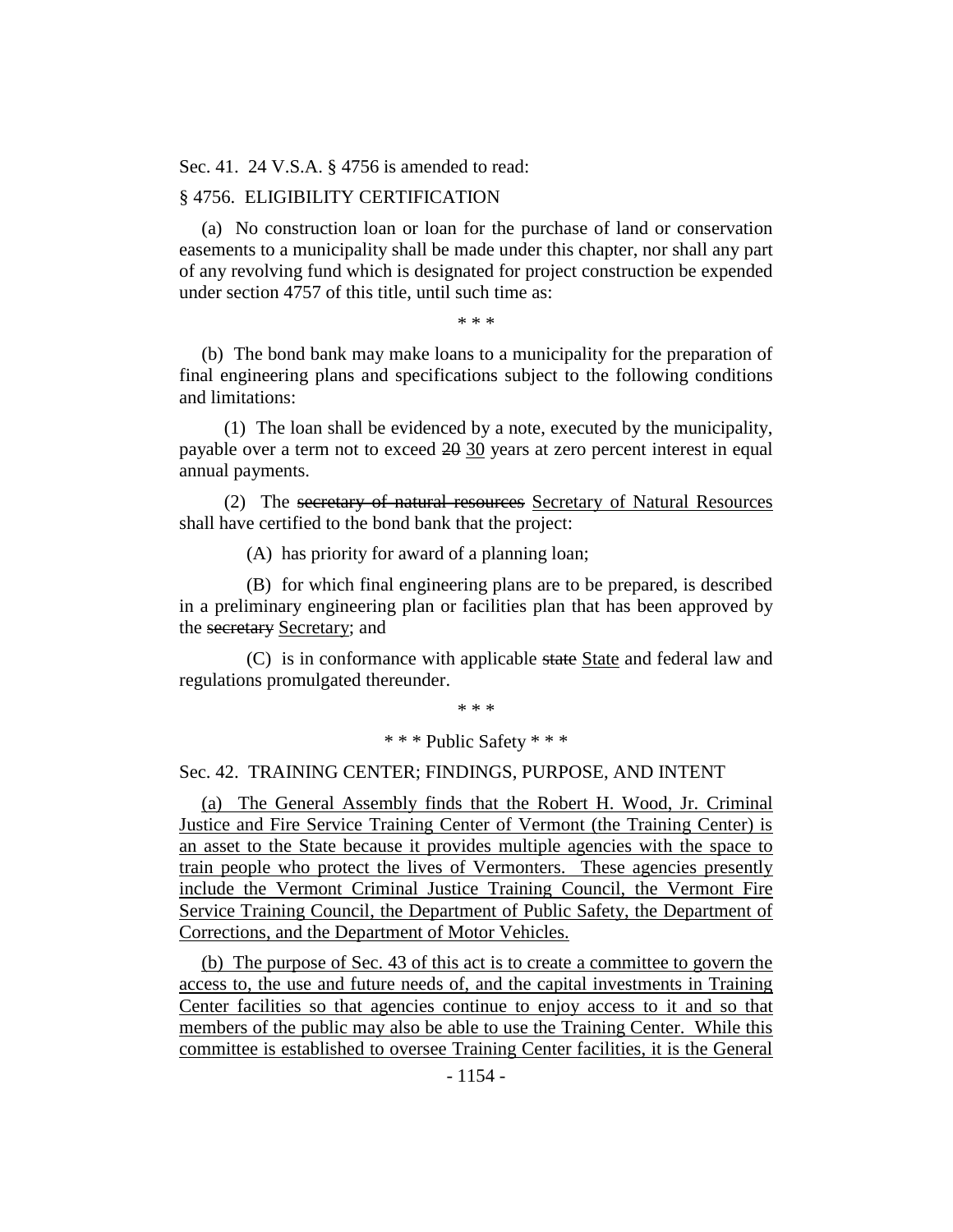Assembly's intent that this committee shall not have jurisdiction over any training content provided at the Training Center.

Sec. 43. 29 V.S.A. chapter 19 is added to read:

CHAPTER 19. TRAINING CENTER GOVERNANCE COMMITTEE

## § 841. COMMITTEE CREATION

(a) Creation. There is created the Training Center Governance Committee to manage access to the facilities of the Robert H. Wood Jr. Criminal Justice and Fire Service Training Center of Vermont (Training Center), located in Pittsford, Vermont.

(b) Membership. The Committee shall be composed of the following eight members:

(1) the Executive Director of the Vermont Criminal Justice Training Council;

(2) the Chair of the Vermont Fire Service Training Council;

(3) an employee of the Department of Buildings and General Services, appointed by the Commissioner of the Department;

(4) the Chair of the Vermont Criminal Justice Training Council;

(5) the Chief Training Officer of the Vermont Fire Academy;

(6) an employee of the Department of Corrections, appointed by the Commissioner of the Department;

(7) the Director of the Division of Fire Safety; and

(8) a member of the State Police, appointed by the Commissioner of Public Safety.

(c) Powers and duties. The Committee shall:

(1) Use and access. Govern the use of and access to the Training Center. In so governing, the Committee shall take into consideration the needs of the State's various agencies and members of the public in using the Training Center's facilities.

(2) Future needs and capital investments.

(A) plan for the future capital needs of the Training Center;

(B) submit a capital program plan to the Department of Buildings and General Services for the capital construction bill set forth in 32 V.S.A. § 701a and report to the General Assembly as necessary on any recommended legislative action for capital needs; and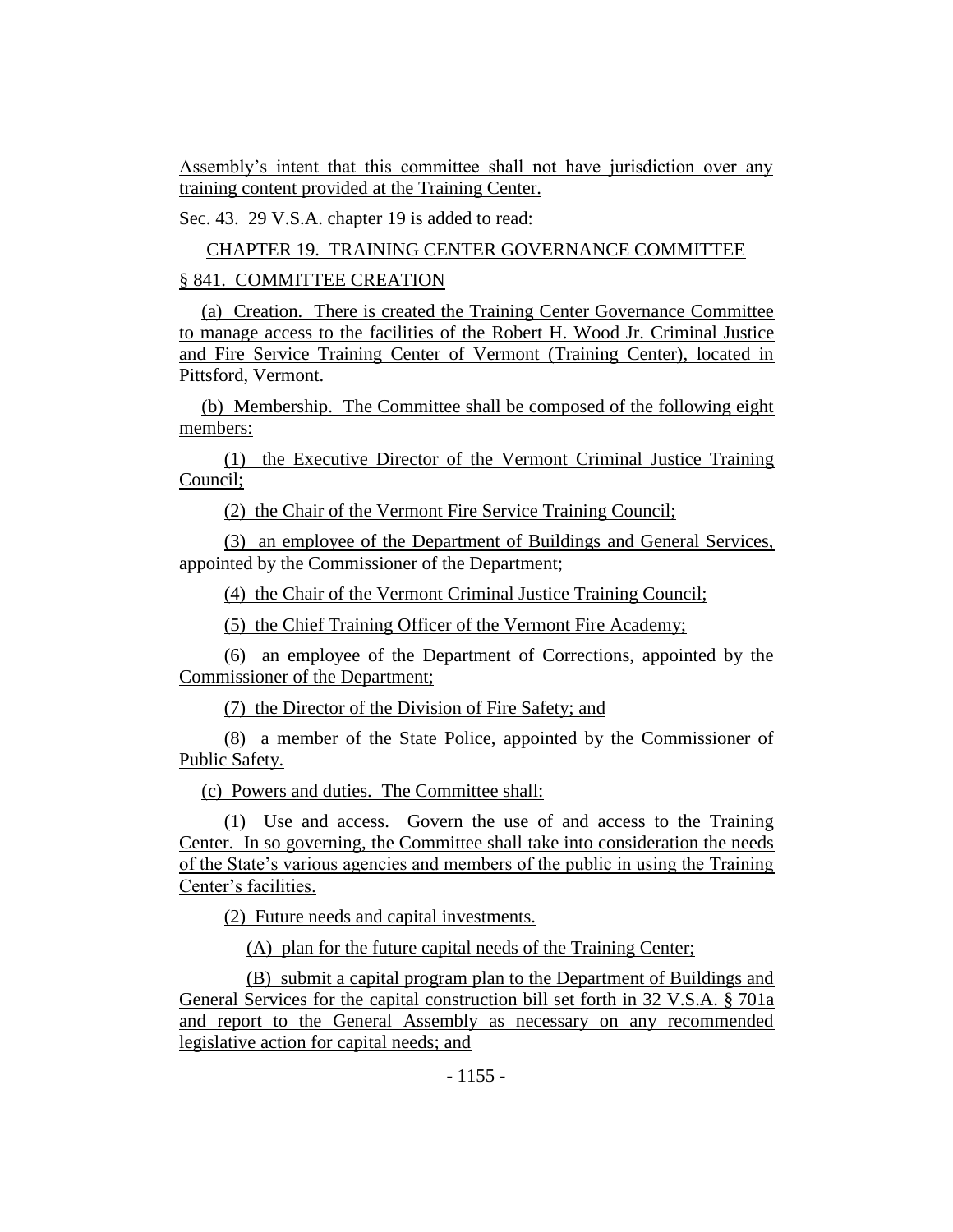(C) on an ongoing basis, monitor the effectiveness of any capital investments related to training needs.

(3) Performance analysis. Establish policies to ensure the facility training needs of those persons that use the Training Center are cost-effectively met, and establish performance measures for assessing on an ongoing basis how well those needs are met.

(4) Budget and rates.

(A) manage the operating budget for the facilities at the Training Center;

(B) set the rates for use of space at the Training Center;

(C) enter into and administer new contracts on behalf of the Training Center regarding the operations of the Training Center; and

(D) develop approaches to budgeting and paying for space that encourage collaboration among those persons that use the Training Center, and address future major maintenance needs.

(d) Meetings.

(1) The Committee shall meet no fewer than four times per year.

(2) A majority of the membership shall constitute a quorum.

(3) The Committee shall elect a chair and may adopt rules of procedure.

(e) Reimbursement. Members of the Committee who are not employees of the State and who are not otherwise compensated or reimbursed for their attendance shall be entitled to per diem compensation and reimbursement of expenses pursuant to 32 V.S.A. § 1010.

## Sec. 44. INITIAL MEETING OF GOVERNANCE COMMITTEE; TRANSITIONAL PROVISION

(a) The Commissioner of Buildings and General Services shall call the initial meeting of the Training Center Governance Committee set forth in Sec. 43 of this act, to be held on or before September 30, 2015.

(b) The Training Center Governance Committee shall be responsible for requests for use of the Robert H. Wood, Jr. Criminal Justice and Fire Service Training Center of Vermont made on and after the initial Committee meeting, but shall permit any scheduled use of the Training Center made prior to that date.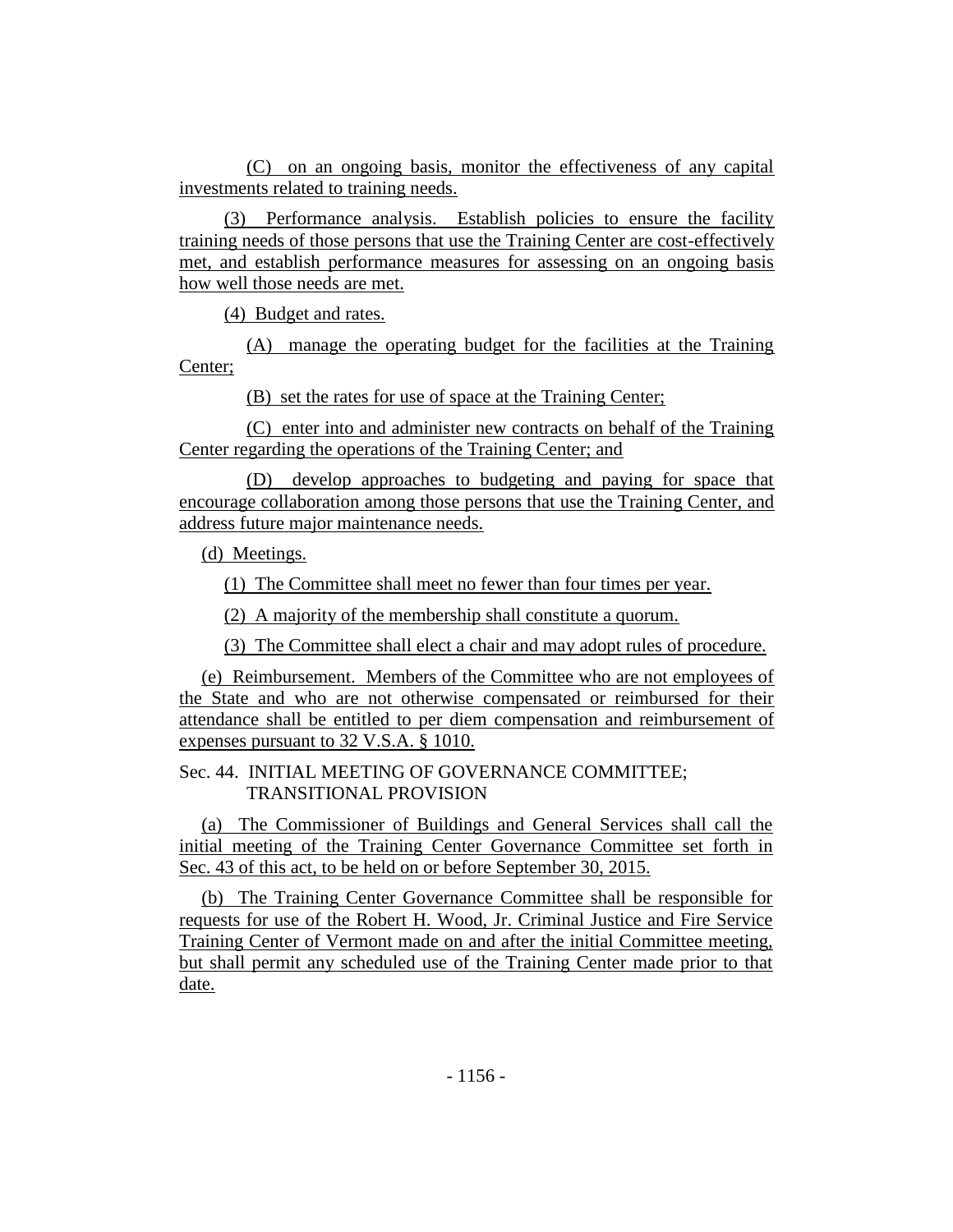(c) The Training Center Governance Committee shall have access to any contracts regarding the operations of the Training Center that are in existence prior to the date of the initial Committee meeting.

## Sec. 45. TRAINING CENTER GOVERNANCE COMMITTEE; REPORT

On or before February 1, 2016, the Training Center Governance Committee set forth in Sec. 43 of this act shall report to the General Assembly regarding the operation of its powers and duties to date and recommend any further legislative action it finds necessary.

\* \* \* Security \* \* \*

## Sec. 46. STATE HOUSE SECURITY

(a) The Sergeant at Arms, in consultation with the Chair of the Capitol Complex Working Group established in 2014 Acts and Resolves No. 178, Sec. 26, is authorized to create a security and safety protocol for the State House, conduct trainings for the State House and One Baldwin Street, and install security cameras at the exterior entrances of the State House. The Sergeant at Arms may retain consultant services to complete the work described in this subsection. Any consultants retained pursuant to this subsection shall be hired by the Joint Fiscal Office and shall work through the Joint Fiscal Office under the direction of the Sergeant at Arms and the Chair of the Working Group.

(b) The Sergeant at Arms is authorized to use funds appropriated in 2013 Acts and Resolves No. 51, Sec. 2(c)(17), as amended by 2014 Acts and Resolves No. 178, Sec. 1 and Sec. 20(b) of this act, to directly conduct the work described in subsection (a) of this section or retain consultant services through the Joint Fiscal Office to conduct the work described in subsection (a) of this section.

(c) Prior to the installation, the Sergeant at Arms, in consultation with the Chair of the Working Group, shall establish a policy for the use of the security cameras described in subsection (a) of this section. The policy shall include requirements on limiting access rights to the camera and video feed, and retaining video feed for a minimum of seven days and a maximum of 30 days.

\* \* \* Effective Date \* \* \*

Sec. 47. EFFECTIVE DATE

This act shall take effect on passage.

(Committee vote: 5-0-0)

(For House amendments, see House Journal for April 2, 2015, page 951)